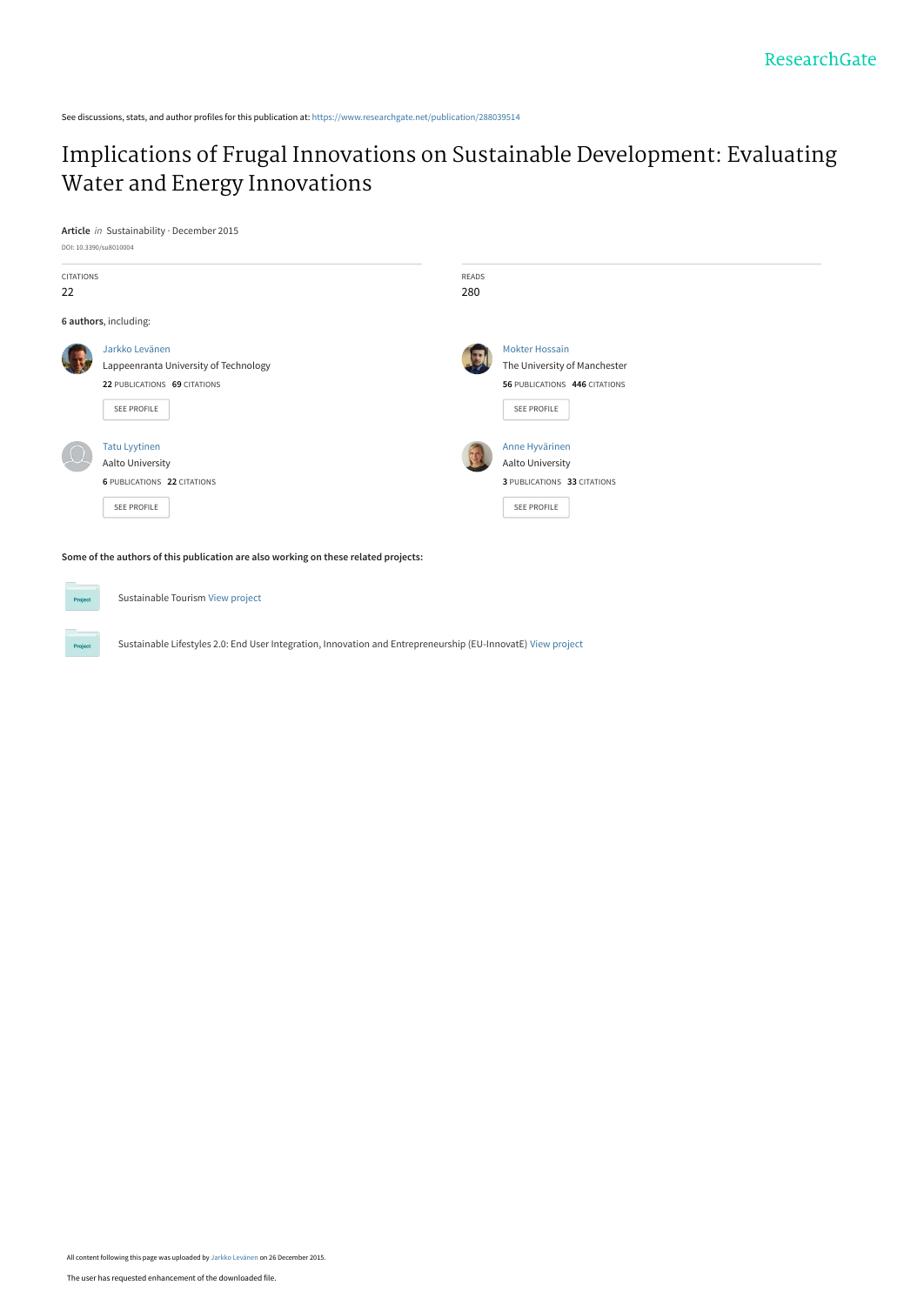



## *Article*

# **Implications of Frugal Innovations on Sustainable Development: Evaluating Water and Energy Innovations**

## **Jarkko Levänen 1,\* ,†, Mokter Hossain 2,†, Tatu Lyytinen 1,†, Anne Hyvärinen <sup>3</sup> , Sini Numminen <sup>2</sup> and Minna Halme <sup>1</sup>**

Received: 18 November 2015; Accepted: 18 December 2015; Published: 23 December 2015 Academic Editor: Andrew Kusiak

- <sup>1</sup> School of Business, Aalto University, P.O. Box 11000, FI-00076 Aalto, Finland; tatu.lyytinen@aalto.fi (T.L.); minna.halme@aalto.fi (M.H.)
- <sup>2</sup> School of Science, Aalto University, P.O. Box 15500, FI-00076 Aalto, Finland; mokter.hossain@aalto.fi (M.H.); sini.numminen@aalto.fi (S.N.)
- <sup>3</sup> School of Engineering, Aalto University, P.O. Box 15500, FI-00076 Aalto, Finland; anne.hyvarinen@aalto.fi
- **\*** Correspondence: jarkko.levanen@aalto.fi; Tel.: +358-50-463-9202
- † These authors contributed equally to this work.

**Abstract:** Frugal innovations are often associated with sustainable development. These connections, however, are based on anecdotal assumptions rather than empirical evidence. This article evaluates the sustainability of four frugal innovations from water and energy sectors. For the purposes of the evaluation, a set of indicators was developed. Indicators are drawn from sustainable development goals by the United Nations and they encompass central dimensions of sustainability: ecological, social and economic. In this article, frugal innovations are compared to solutions that are currently used in similar low-income contexts. Studied frugal innovations were found more sustainable in terms of energy production and water purification capacity than the existing solutions. In terms of social sustainability, larger differences between innovations were found. For example, business models of frugal energy solutions focus on capacity building and the inclusion of marginalized low-income people, whereas business models of water purification solutions focus on more traditional corporate social responsibility activities, such as marketing awareness campaigns and cooperation with non-governmental organizations. Three major sustainability challenges for frugal innovators were identified: (1) the proper integration of material efficiency into product or service systems; (2) the patient promotion of inclusive employment; and (3) the promotion of inclusive and sustainable local industrialization. The article concludes that despite indisputable similarities between frugality and sustainability, it is problematic to equate the two conceptually.

**Keywords:** sustainability; frugal innovation; SDG; evaluation; indicators; water; energy

## **1. Introduction**

Frugal innovation is a recently emerging concept  $[1-3]$  $[1-3]$ . It refers to solutions created under the circumstances of resource constraints. It is driven by demand, imitation and low-cost competition in emerging markets where enterprises are developing new resource-scarce solutions for low-income and rising middle-income segments [\[1,](#page-15-0)[4\]](#page-16-0). Frugal innovations address problems in various sectors, such as healthcare, water, energy, transportation and communication, by involving the private sector [\[3,](#page-15-1)[5,](#page-16-1)[6\]](#page-16-2). A study by Rao [\[7\]](#page-16-3) argues that frugal innovations typically consist of characteristics, such as few essential features, low-cost, an emphasis on local use, local and discarded materials, simple usability and the minimum amount of resources. Frugality has also been seen as a characteristic of sustainable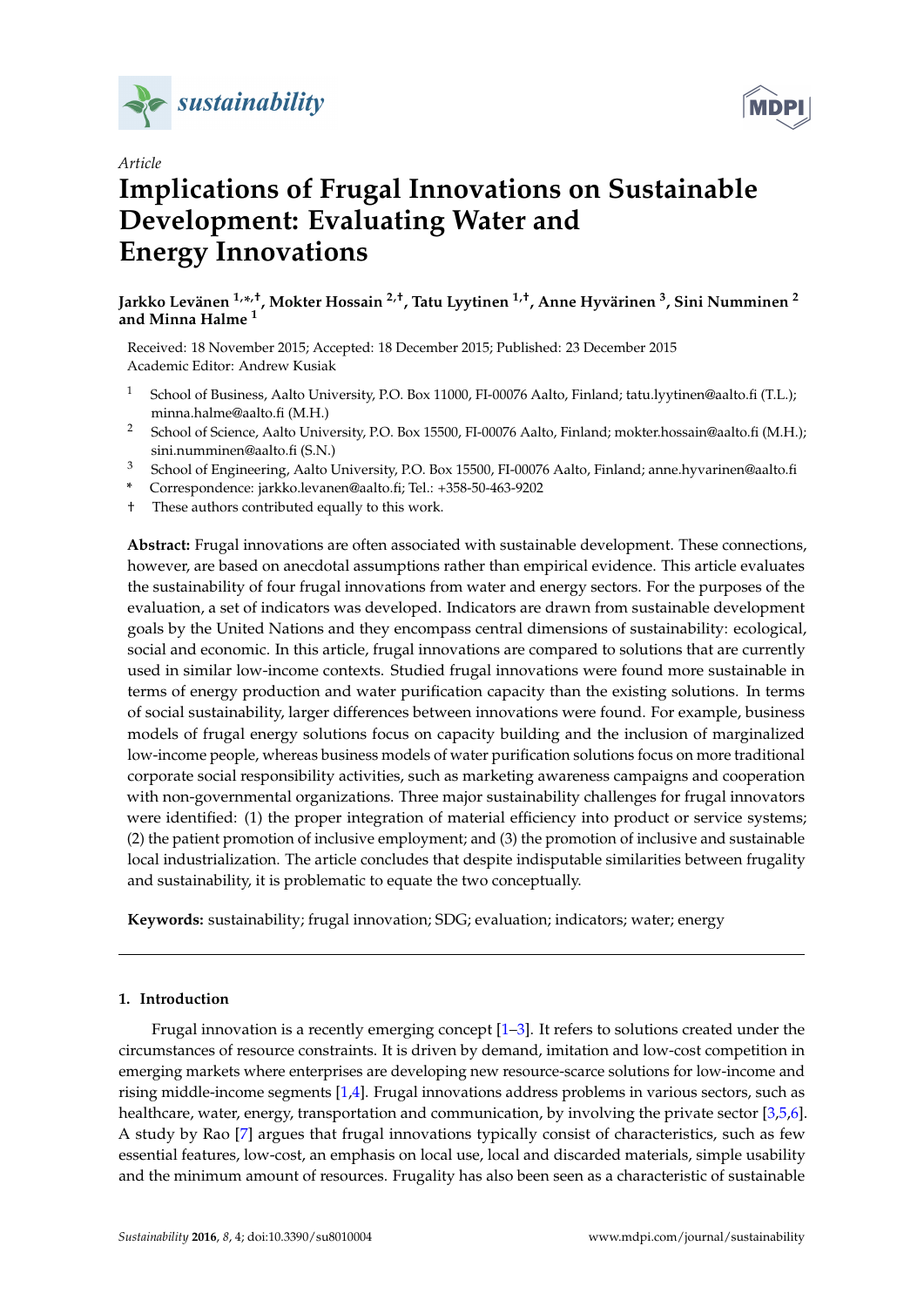behavior or lifestyle [\[8](#page-16-4)[,9\]](#page-16-5). Because of these types of notions, it is common to assume frugality to equate to sustainability [\[10\]](#page-16-6). Yet, the exact conceptual or empirical connection between frugality and sustainability has not been previously investigated. In order to assess whether the claim that frugality advances sustainability is justified, in this paper, we explore the sustainability implications of frugal innovations from an empirical vantage point.

Ever since the sustainable development concept was introduced in the late 1980s, it has been implemented into different spheres of global policy-making. Although widely applied, it is a much debated and contested concept [\[11\]](#page-16-7). Some experts consider sustainability a vague concept, and its scientific definition, as well as its measurement have been disputed [\[12\]](#page-16-8). In this study, we adhere to the definition of the World Commission on Environment and Development, also known as the Brundtland commission: "Sustainable development is development that meets the needs of the present without compromising the ability of future generations to meet their own needs" [\[13\]](#page-16-9). In practice, sustainable development is a transformation process whereby societies move toward sustainability in three dimensions: ecological, social and economic. In the attempt to operationalize the idea of sustainable development and make it more conducive to action, a variety of political goals and principles have been drafted, the Millennium Development Goals (MDGs) set by the United Nations being perhaps the most robust example. Recently, a multi-stakeholder high-level negotiation process managed to construct Sustainable Development Goals (SDGs), which will replace MDGs. For the purposes of this study, we adhere to SDGs, as we find them action-oriented, concise and easy to communicate, as well as helpful for the implementation of sustainable development [\[14\]](#page-16-10).

In previous literature, resource scarcity has traditionally been seen as a constraint for innovation activities, and responses to these scarcities have been conceptualized through such terms as bricolage and improvisation [\[15,](#page-16-11)[16\]](#page-16-12). The concept of frugal innovation takes another view on resource scarcity and sees it as an opportunity. Frugal innovations are receiving increasing attention from scholars, practitioners and policy makers. These innovations are developed by multinationals, social enterprises, startups and individuals from developed and developing countries [\[1](#page-15-0)[,7](#page-16-3)[,17\]](#page-16-13). They are considered a solution for tackling sustainability concerns in low-income countries, because they address affordability, accessibility and availability, which are major issues, especially in developing countries [\[18–](#page-16-14)[20\]](#page-16-15). Even though frugal innovations are loosely argued to promote sustainability [\[5,](#page-16-1)[18,](#page-16-14)[19,](#page-16-16)[21\]](#page-16-17), the current academic literature and popular press are largely devoid of any analysis of the implications of frugal innovations for sustainability [\[22\]](#page-16-18). Consequently, a number of articles suggest analyzing frugal innovation with the aid of the lens of sustainability [\[7,](#page-16-3)[22\]](#page-16-18).

In this paper, we start closing the gap by empirically studying the degree of the sustainability of four frugal innovations from the water and energy sectors. As stated, SDGs provide a pragmatic way to approach sustainability analytically. We propose that if a particular activity promotes SDGs, then the activity can be considered sustainable. Respectively, if it is possible to point out that a particular frugal innovation is capable of promoting issues that are reflected in the indicators of SDGs, then this indication signals the sustainability of that frugal innovation. The official negotiation process on SDGs triggered discussions among experts about the appropriateness of SDGs for measuring sustainability. Hence, we also contribute to these discussions by evaluating the appropriateness of indicators that have been retrieved from the SDGs.

We compare frugal innovations against solutions that are currently used in low-income contexts, not against other products available in the markets. The remainder of the paper is structured as follows. The next section describes the data collection, analysis and research techniques along with four cases. The analysis and findings are presented in Section [3.](#page-6-0) Thereafter, we discuss the implications and future research directions in Section [4,](#page-9-0) before drawing our conclusions in Section [5.](#page-11-0)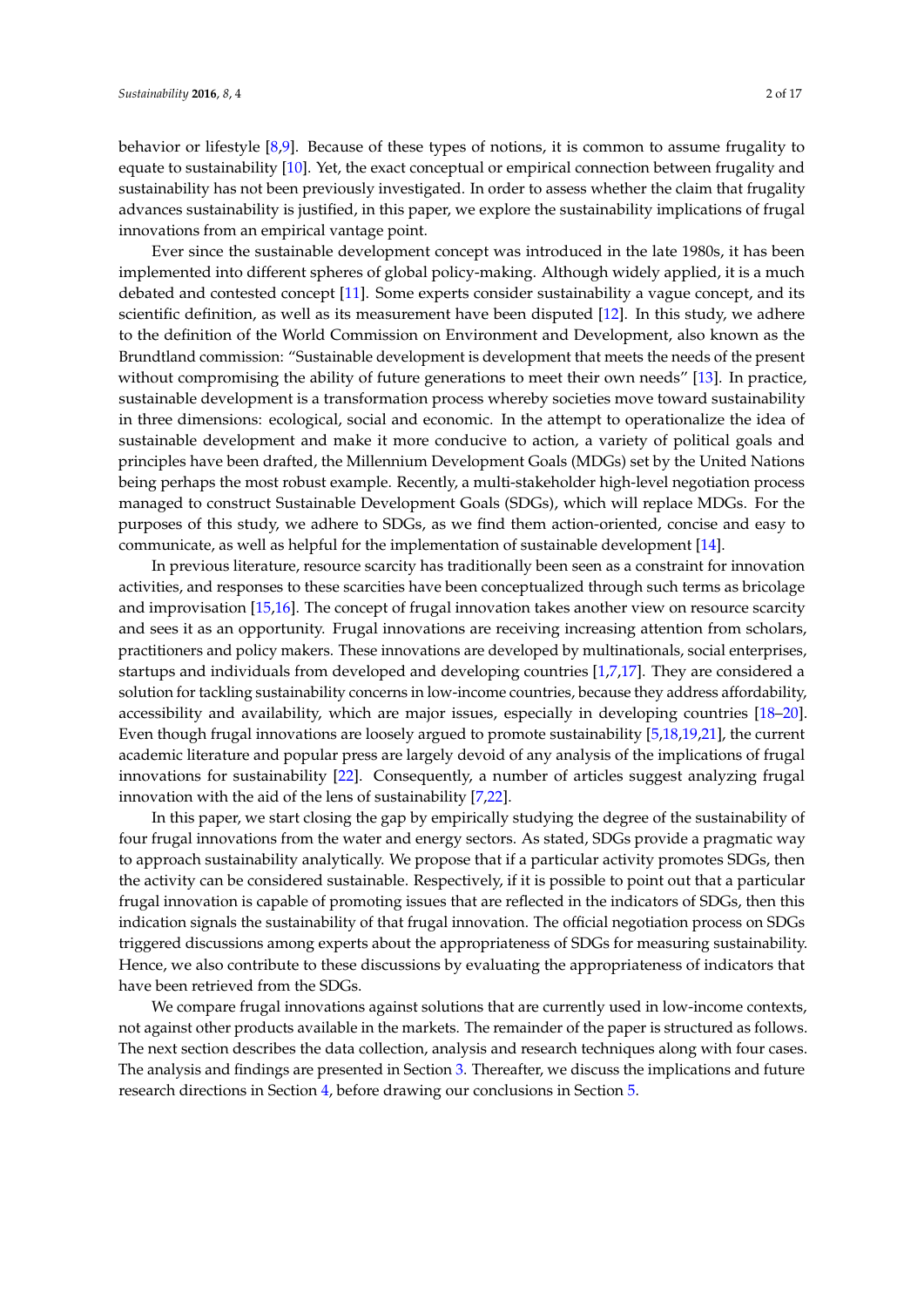## **2. Data and Methods**

#### *2.1. Criteria to Evaluate Sustainability*

In this study, we focus on the implications of frugal innovations for sustainability in the user environment at the local level. We measure the capacity of frugal innovations to promote Sustainable Development Goals (SDGs; presented in Appendix 1). As a tool for the analysis, we use a set of nine indicators that: are (1) drawn from SDGs; and (2) capable of measuring the sustainability of frugal innovations from energy and water sectors in ecological, social and economic dimensions. Three indicators measure sustainability in each dimension, and all indicators are weighted equally. In Table [1,](#page-3-0) we present the indicators and identify the SDGs from which each indicator is drawn. The basic idea is that the indicators comprise themes that are described in SDGs into quantifiable measures that are compatible with the analyzed frugal innovations. To maintain the applicability of the indicators for the purposes of this analysis, we interpreted the themes of SDGs rather loosely. For example, we assume that sustainable consumption and production patterns (SDG 12) promote material efficiency (Indicator 2), and the creation of jobs (Indicator 9) makes it possible to tackle poverty (SDG 1). Each indicator contains similar types of assumptions.

<span id="page-3-0"></span>

| No.            | <b>Sustainability Indicators for Frugal Innovations</b>                                                                        | <b>Indicators Based</b><br>on the SDGs |  |
|----------------|--------------------------------------------------------------------------------------------------------------------------------|----------------------------------------|--|
|                | Ecological sustainability indicators                                                                                           |                                        |  |
| $\mathbf{1}$   | Is the frugal innovation more energy efficient than<br>the existing solution?                                                  | 7, 9, 15                               |  |
| $\overline{2}$ | Is the frugal innovation more material efficient, e.g.,<br>recyclable or reusable, than the existing solution?                 | 9, 12, 15                              |  |
| 3              | Is the frugal innovation more climate neutral than<br>the existing solution?                                                   | 9, 11, 13                              |  |
|                | Social sustainability indicators                                                                                               |                                        |  |
| 4              | Does the frugal innovation help to fulfill basic                                                                               | 1, 2, 6                                |  |
|                | necessities, such as water, food or shelter?                                                                                   |                                        |  |
| 5              | Does the frugal innovation enable better health or                                                                             | 3,4                                    |  |
|                | improve access to education?                                                                                                   |                                        |  |
| 6              | Does the frugal innovation increase the inclusion of<br>marginalized people in society and/or equality<br>between its members? | 1, 5, 10, 11, 16                       |  |
|                | Economic sustainability indicators                                                                                             |                                        |  |
| 7              | Does the use of the frugal innovation release the time<br>resources of the users for other purposes?                           | 7, 16                                  |  |
| 8              | Does the use of the frugal innovation increase the<br>income of the user or save them money?                                   | 1, 6, 7                                |  |
| 9              | Does the frugal innovation create new jobs and/or<br>new enterprises?                                                          | 1, 8, 9                                |  |

**Table 1.** Indicators for the analysis of the sustainability of frugal innovations.

We recognize that the suggested indicators may not be compatible as such with the analyses of frugal innovations from other sectors or industries. Neither is it possible to measure all SDG themes by means of the above set of indicators. The themes addressed by our indicators only cover the aspects of sustainability that are relevant from the perspectives of the studied frugal innovations. This article exemplifies a way of translating selected SDG themes into a set of indicators.

## *2.2. Selection of Cases for the Analysis*

We adopted a systematic approach to identifying cases that are claimed as frugal innovations in the existing literature [\[23\]](#page-16-19). Using frugal innovation as a search term in the databases of the Web of Science, Scopus, EBSCO (Elton B. Stephens Co.), Google Scholars and SSRN (Social Science Research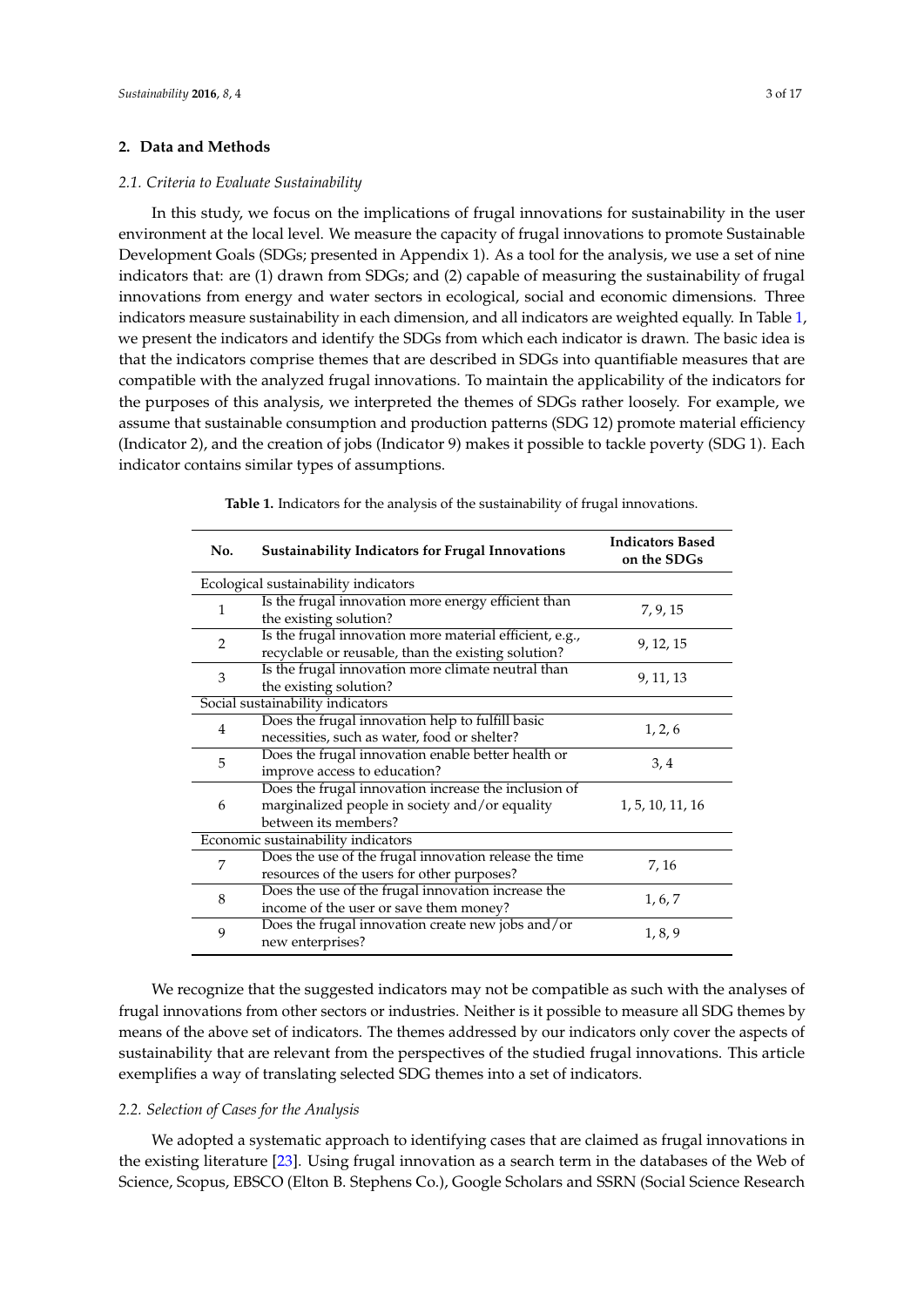Network), all articles were downloaded in a temporary folder. The search was performed in the last week of May 2015. This search resulted in 115 articles and three book chapters. Each publication was carefully read to ensure their focus on frugal innovation. Publications that were not focused on the frugal innovation phenomenon were left out. We know that additional cases, which resemble frugal innovations in different ways, but are not called as such, may be found in the literature. In this study, however, we only took into account cases that are explicitly referred to as frugal innovations.

Thirteen articles did not mention frugal innovation cases, and three book chapters were inaccessible. Finally, 62 publications were found appropriate for the next stage. All cases mentioned as frugal innovations were extracted from these articles and listed in a spreadsheet. Subsequently, the frequency of the cases was calculated. The list of the 30 most frequently-cited frugal innovation cases is presented in Table [2.](#page-4-0) Altogether, we found 116 cases of frugal innovation mentioned in the literature; a total of 85 cases are mentioned only once and 20 cases twice.

| Cases                                  | Frequency      | <b>Sector</b> | <b>Country of Origin</b> |
|----------------------------------------|----------------|---------------|--------------------------|
| Tata Nano                              | 25             | Transport     | India                    |
| GE's ECG machine                       | 20             | Healthcare    | India                    |
| GE's Ultrasound machine                | 13             | Healthcare    | China                    |
| Aravind Eye Care                       | 10             | Healthcare    | India                    |
| Tata Swach                             | 10             | Water         | India                    |
| Aakash                                 | 7              | ICT           | India                    |
| M-Pesa                                 | 7              | Bank          | Kenya                    |
| Chotucool                              | 6              | Appliances    | India                    |
| <b>Husk Power Systems</b>              | 6              | Energy        | India                    |
| <b>MittiCool</b>                       | 6              | Appliances    | India                    |
| Narayana Hospital                      | 6              | Healthcare    | India                    |
| <b>Vortex ATMs</b>                     | 6              | Bank          | India                    |
| GE's Lullaby baby warmer               | 5              | Healthcare    | India                    |
| Jaipur foot                            | 5              | Healthcare    | India                    |
| Mahindra & Mahindra's small tractors   | 5              | Transport     | India                    |
| Embrace                                | 5              | Healthcare    | <b>USA</b>               |
| Grameen Bank's microfinance            | 4              | Bank          | Bangladesh               |
| Easy Paisa                             | 4              | Bank          | Pakistan                 |
| Haier's washing machine                | 3              | Appliances    | China                    |
| Logitech mouse                         | 3              | ICT           | China                    |
| Bharti Airtel                          | 3              | <b>ICT</b>    | India                    |
| Rickshaw Bank in India                 | 3              | Bank          | India                    |
| <b>SELCO</b>                           | 3              | Energy        | India                    |
| Nokia 1100                             | 2              | <b>ICT</b>    | Finland                  |
| Nokia's 101                            | 2              | <b>ICT</b>    | Finland                  |
| EKO mobile phone banking               | $\overline{2}$ | Bank          | India                    |
| Micromax's mobile phone (India)        | 2              | <b>ICT</b>    | India                    |
| Tata Ace                               | $\overline{2}$ | Transport     | India                    |
| <b>Unilever's Pureit</b>               | 2              | Water         | India                    |
| Vodafone Rs.10 pre-paid cellular phone | $\overline{2}$ | ICT           | India                    |

<span id="page-4-0"></span>**Table 2.** List of 30 most frequently-mentioned frugal innovations; bolded ones are selected into the analysis.

## *2.3. Data and Selected Cases*

From water and energy sectors, we selected those cases that were most frequently mentioned as frugal innovations in the literature. Frugal water and energy innovations were analyzed for their roles in sustainable development by using the above-introduced indicators (Table [1\)](#page-3-0). It is important to note that we did not evaluate the degree of frugality of the selected innovations, but instead, we only analyzed the capacity of the frugal innovations to promote issues reflected in SDGs. The data on the four cases are collected from various sources, including academic articles, reports, newspaper articles and company websites. Table [3](#page-5-0) summarizes the citations in the existing literature and the number of data sources for each case study.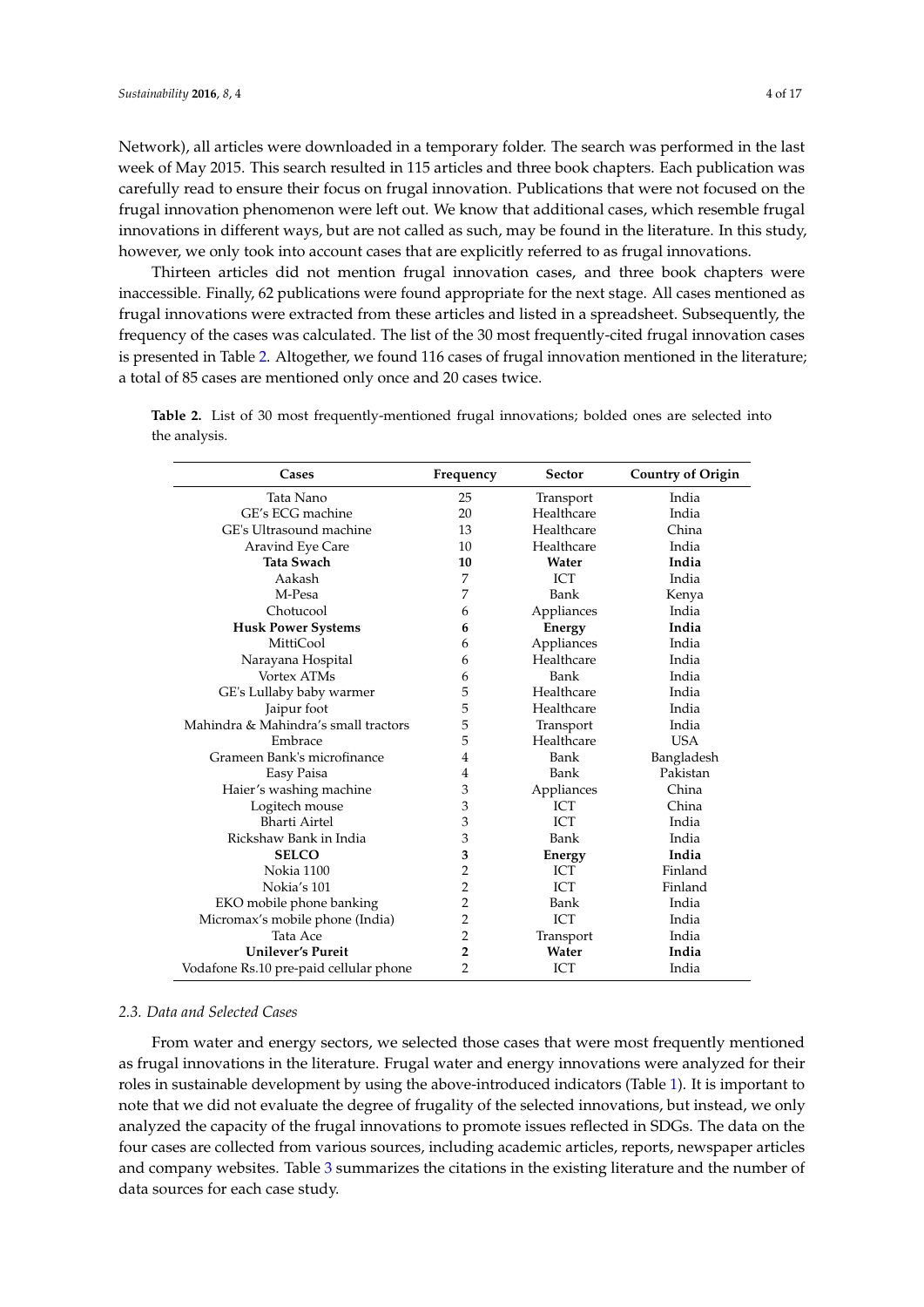<span id="page-5-0"></span>

| <b>The Case</b> | Case<br>Citations | Academic<br><b>Articles</b> | Reports | Newspaper<br><b>Articles</b> | <b>Company Websites</b>                                                          |
|-----------------|-------------------|-----------------------------|---------|------------------------------|----------------------------------------------------------------------------------|
| Swach           | 10                | З                           |         | 6                            | http://www.tataswach.com/<br>http://www.tatachemicals.com/                       |
| Pureit          |                   | З                           | h       | 4                            | http://www.pureitwater.com/<br>http://www.hul.co.in/<br>http://www.unilever.com/ |
| <b>SELCO</b>    | ◠                 |                             | 3       | 10                           | http://www.selco-india.com/                                                      |
| <b>HPS</b>      |                   |                             |         | 13                           | http://www.huskpowersystems.com/                                                 |

**Table 3.** Summary of data sources and citations.

The evaluation of the cases proceeded in four stages. First, all of the researchers familiarized themselves with all of the available data. Second, one researcher did the initial analysis for each case by giving the values " $-$ " for negative, "0" for neutral or unclear and " $+$ " for a positive indication of the frugal innovation's capability to promote sustainability. Third, the initial analysis of each author was rigorously discussed in a group of all authors to firm up the values of the indicators with necessary adjustments. Fourth, the overall findings of the analysis were discussed in the group consisting of all authors and agreed collegially (see Appendix 2). Next we will briefly introduce the frugal innovations that were selected into the analysis.

## 2.3.1. Husk Power System (Energy)

Husk Power Systems (HPS) is a company based in Bihar, India, founded in 2007. HPS provides power to rural Indians using proprietary technology that has been developed by the firm to cost-effectively generate electricity using a biomass gasifier that creates fuel from abundant rice husk waste. HPS operates 35–100 kW mini-power gasification plants and electrifies off-grid villages in India. The cost of the service is about half the cost of the kerosene that most villagers use to power lamps that provide far less light than the compact fluorescent lights (CFL) bulbs distributed by the company. As of 2015, Husk Power Systems serves 200,000 people through its 84 plants in rural India.

#### 2.3.2. SELCO (Energy)

SELCO, founded in 1995, is a solar energy system integrator and a social enterprise from India. A typical system consists of four 7-W compact fluorescent lights (CFLs), and the electricity is generated by a small photovoltaic (PV) module, which is usually mounted on the roof of a house. A lead-acid battery is used to store electricity to ensure uninterrupted power. The innovation lies in a business model whereby SELCO arranges micro-loans for low-income customers from local banks, such as Grameen Bank. SELCO has so far sold over 200,000 solar systems, primarily in Indian states, such as Karnataka, Gujarat, Maharashtra, Bihar and Tamil Nadu.

## 2.3.3. Tata Swach (Water)

Tata Swach, developed by Tata Chemicals of India, is a gravity-driven "table top" water purification device for households, and it does not require electricity or running water. It was launched in India in 2009 as one of the world's most inexpensive water purifiers. The treatment technology is based on rice husk ash and nanotechnology. The technology is incorporated in a replaceable "bulb", which comes with a lifetime of 1500 liters and 3000 liters. Tata Chemicals of India claims that non-electric Tata Swach is effective at eliminating bacteria and viruses from water for safe drinking. Tens of millions of Tata Swach purifiers have been sold, but it seems that it is still too expensive to reach the extreme poor people of the low-income market segment.

#### 2.3.4. Hindustan Unilever Pureit (Water)

In 2008, Hindustan Unilever (HUL) launched the Pureit Classic water purifier in India. Pureit is a gravity-driven "table-top" water filtration system that does not require electricity or running water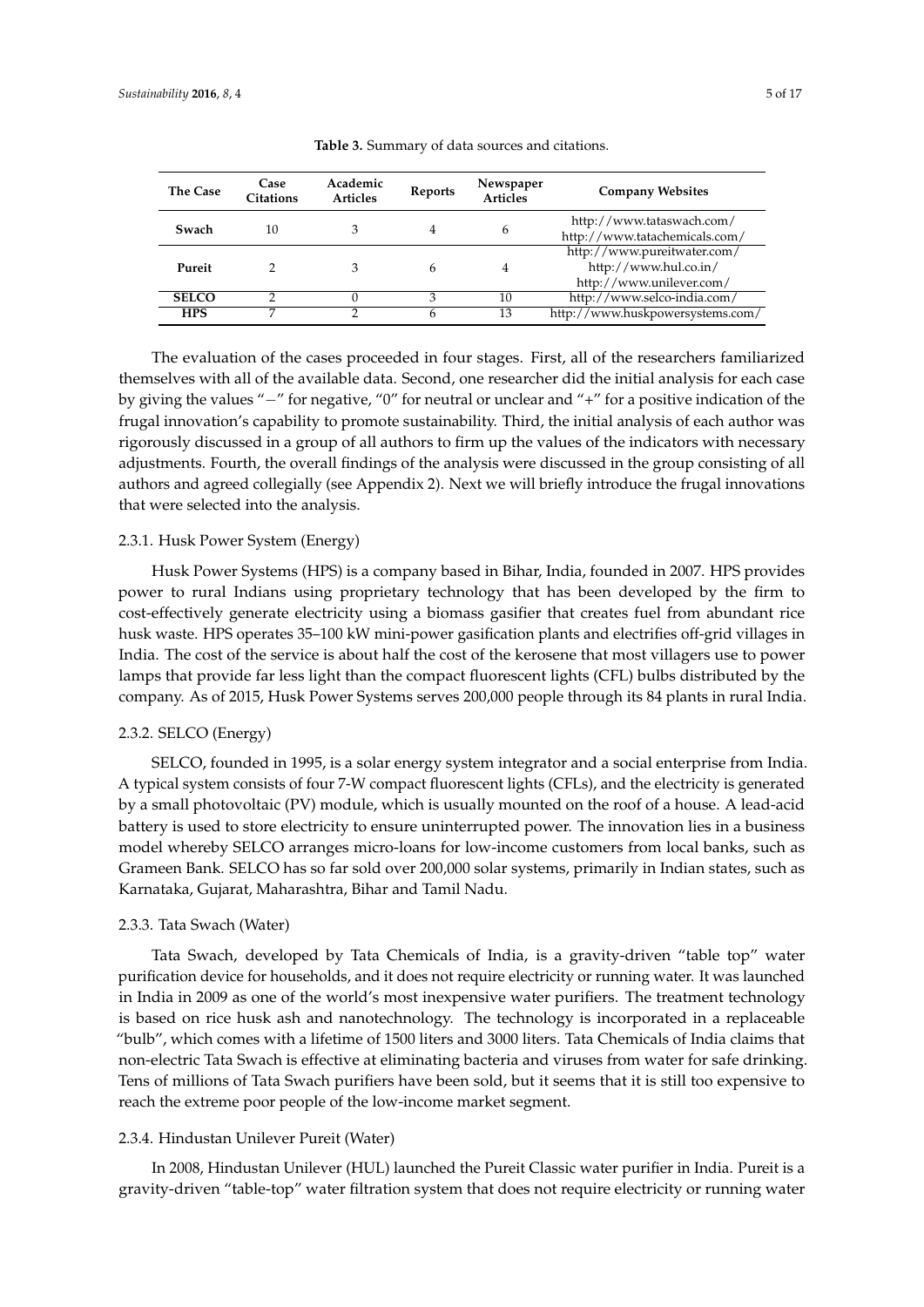to function. The technology consists of a four-stage purification process, which includes a microfiber mesh for the removal of larger particles, a carbon filter for the removal of certain protozoan parasites, a chlorine dispenser "Germkill Kit" for disinfection and a carbon polisher to remove excess chlorine and chlorination by-products. The replaceable "Germkill Kit" is claimed to meet the strict international criteria of the U.S. Environmental Protection Agency (USEPA) for the removal of harmful viruses and bacteria. Like Tata Swach, Pureit has been sold to millions of middle-income or high-income customers in the low-income market segment.

## <span id="page-6-0"></span>**3. Analysis and Findings**

For evaluating whether frugal innovations promote sustainability at the local level, we needed to understand existing solutions that are available in similar circumstances in low-income contexts and compare frugal innovations against those. Many people in India do not have access to electricity, and the existing distribution grids in rural areas are often unreliable. Kerosene, firewood and dung are commonly used as fuels to meet various household energy needs. Moreover, diesel-generated power is used predominantly for agricultural, industrial and commercial purposes. These fuels are expensive and harmful for the environment, and their use leads to health problems because of indoor air pollution.

The water solutions were compared against a situation in which water is treated by boiling with liquid petroleum gas (LPG), charcoal, wood or other solid fuels. Boiling is the most common method for effective household water treatment, and when practiced correctly, it is one of the most efficient means for improving the microbiological quality of water. Nevertheless, boiling has disadvantages, such as the inefficient use of time, recontamination risk during storage, health risks due to a decline in indoor air quality, deforestation and carbon emissions.

The findings from our sustainability analysis are summarized in Table [4.](#page-6-1) Next, we will introduce the evaluations of the frugal innovations based on ecological, social and economic sustainability parameters.

<span id="page-6-1"></span>

| Case/Indicator                                          | Swach    | Pureit   | Selco    | <b>HPS</b> |
|---------------------------------------------------------|----------|----------|----------|------------|
| Ecological                                              |          |          |          |            |
| Is the frugal innovation more energy efficient than     | $+$      | $^{+}$   | $^{+}$   | $^{+}$     |
| the existing solution?                                  |          |          |          |            |
| Is the frugal innovation more material efficient, e.g., |          |          | $\Omega$ | $\Omega$   |
| recyclable or reusable, than the existing solution?     |          |          |          |            |
| Is the frugal innovation more climate neutral than      | $+$      | $^{+}$   | $^{+}$   | $^{+}$     |
| the existing solution?                                  |          |          |          |            |
| Social                                                  |          |          |          |            |
| Does the frugal innovation help to fulfill basic        | 0        | $^{+}$   | $^{+}$   | $^{+}$     |
| necessities, such as water, food or shelter?            |          |          |          |            |
| Does the frugal innovation enable better health or      | $\Omega$ | $\Omega$ | $^{+}$   | $^{+}$     |
| improve access to education?                            |          |          |          |            |
| Does the frugal innovation increase the inclusion of    |          |          |          |            |
| marginalized people in society and/or equality          |          |          | $^{+}$   | $^{+}$     |
| between its members?                                    |          |          |          |            |
| Economic                                                |          |          |          |            |
| Does the use of frugal innovation release the time      | $^{+}$   | $^{+}$   | $^{+}$   | $^{+}$     |
| resources of the users for other purposes?              |          |          |          |            |
| Does the use of the frugal innovation increase the      | 0        | $\Omega$ | $^{+}$   | $^{+}$     |
| income of the user or save them money?                  |          |          |          |            |
| Does the frugal innovation create new jobs and/or       | 0        | 0        |          |            |
| new enterprises?                                        |          |          | $^+$     | $^{+}$     |

|  | Table 4. Summary of the findings. |  |  |
|--|-----------------------------------|--|--|
|--|-----------------------------------|--|--|

Legend: "+" means positive impact, "0" means neutral impact and "-" means negative or unclear impact.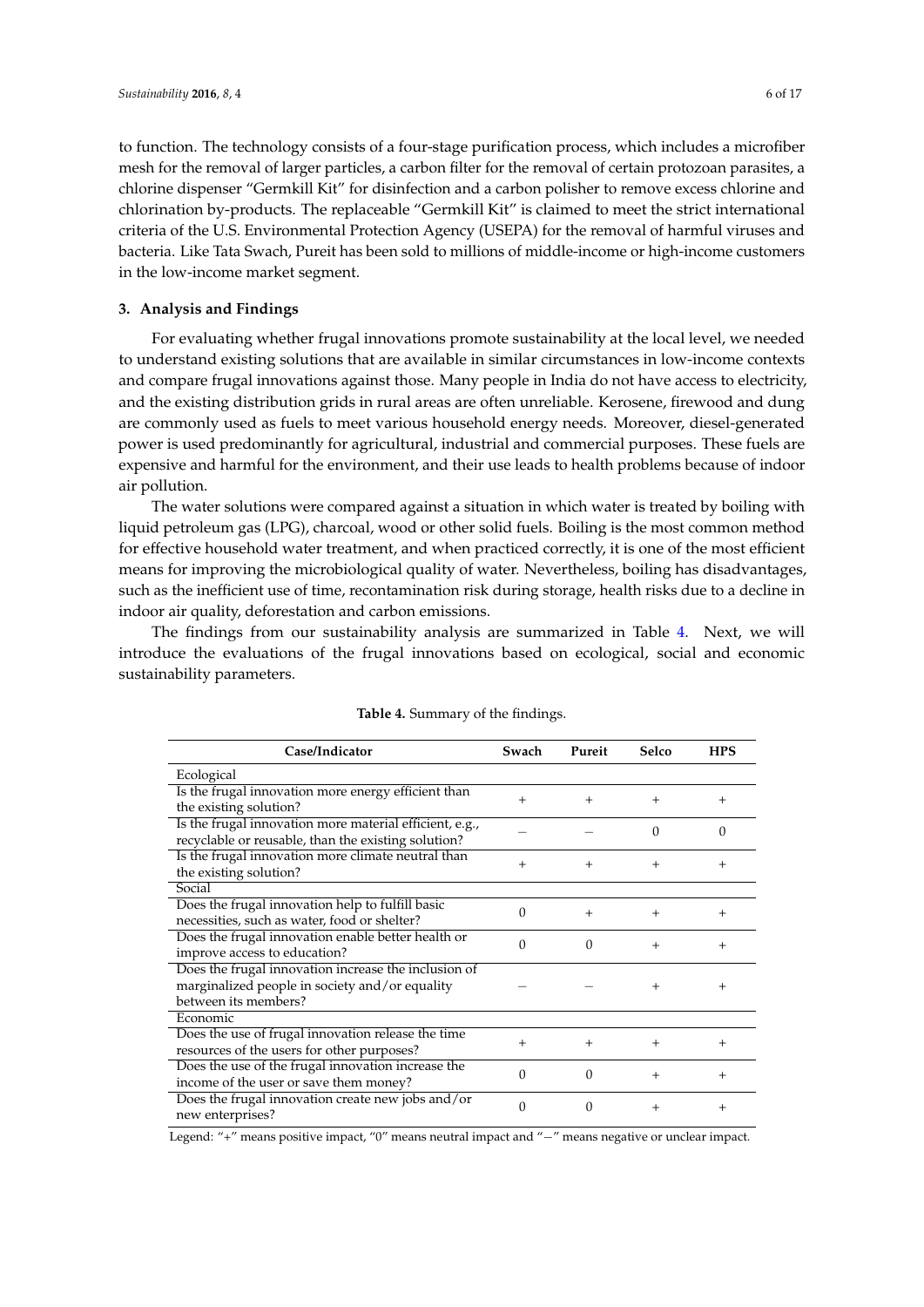## *3.1. Ecological Sustainability*

## 3.1.1. Energy

Both of the energy solutions analyzed clearly contribute to creating access to affordable, reliable, sustainable and modern energy for all. In particular, they enhance access to reliable energy services, since the majority of the targeted users live in remote areas where there is no access to electricity or the existing grid connection is unreliable. HPS provides electricity for the whole community, while SELCO lanterns are mainly used in households and small enterprises. Electric lights also provide more stable source of light than candles and kerosene light.

HPS uses abundant rice husk waste to power a small biomass gasifier and significantly reduces kerosene and diesel use [\[24\]](#page-16-20). In addition to the fact that HPS takes advantage of biomass waste, it effectively utilizes the side-stream of its process [\[24\]](#page-16-20). On the contrary, SELCO recycles the used lead-acid batteries as part of the service contract [\[25\]](#page-16-21), which is very important due to the harmful substances they contain. Moreover, SELCO collects compact fluorescent lamps (CFLs) and returns them to manufacturers for recycling [\[26\]](#page-16-22). However, we did not find any evidence in the literature regarding the recycling of system components or a comprehensive lifecycle material efficiency analysis of the bioenergy or solar systems.

At the local level, both solutions are more climate neutral than existing solutions. Other power options, such as kerosene lanterns and diesel generators, are inefficient and produce significantly more CO<sup>2</sup> emissions. Regarding HPS, the kerosene savings cut greenhouse gas emissions by an estimated 125 tons/year CO<sup>2</sup> equivalent per power plant when assessed as part of the Clean Development Mechanism (CDM) certification [\[27\]](#page-16-23). SELCO has installed 71,000 solar home systems, leading to a total annual reduction in  $CO<sub>2</sub>$  emissions of 22,000 tons and a total annual savings of 120 liters of kerosene per family annually [\[25\]](#page-16-21).

## <span id="page-7-0"></span>3.1.2. Water

Swach and Pureit are more energy efficient than existing solutions, as they do not require electricity or running water to function. However, according to external testing, the microbiological purification efficacy of Swach does not reach international standards [\[28\]](#page-16-24). Here, the efficacy is considered to be good enough, as water quality is measurably improved. External research has shown that Pureit reaches international standards for microbiological purification efficacy [\[29\]](#page-16-25), and no additional measures for microbiological treatment are required.

Both Swach and Pureit offer a replaceable purification "bulb" or "kit" after every 1500 or 3000 liters, depending on the model [\[30](#page-17-0)[,31\]](#page-17-1). Swach combines rice husk waste with a coating of silver nano-particles to filter water, and no chemicals are utilized in the purification process [\[32\]](#page-17-2). The Swach solution can be regarded as more reusable and material efficient than boiling with solid fuels, but it should be noted that there is no evidence of recycling initiatives for Swach or Pureit purifiers or their components, such as filters. Due to the generated wastes, both are considered to have a negative impact regarding material efficiency, reusability and recyclability.

The climate impacts of the water treatment solutions are indirect. However, boiling water, especially with solid fuels, results in carbon emissions. Moreover, making firewood causes deforestation in the areas where the renewability of forest ecosystems does not match the increasing demand for wood [\[33\]](#page-17-3). Consequently, both Swach and Pureit are considered more climate neutral than the existing solutions.

#### *3.2. Social Sustainability*

## <span id="page-7-1"></span>3.2.1. Energy

Frugal bioenergy solutions do not directly fulfill basic necessities, such as water, food or shelter. The main contribution of both solutions is that in certain situations, they enhance the security of a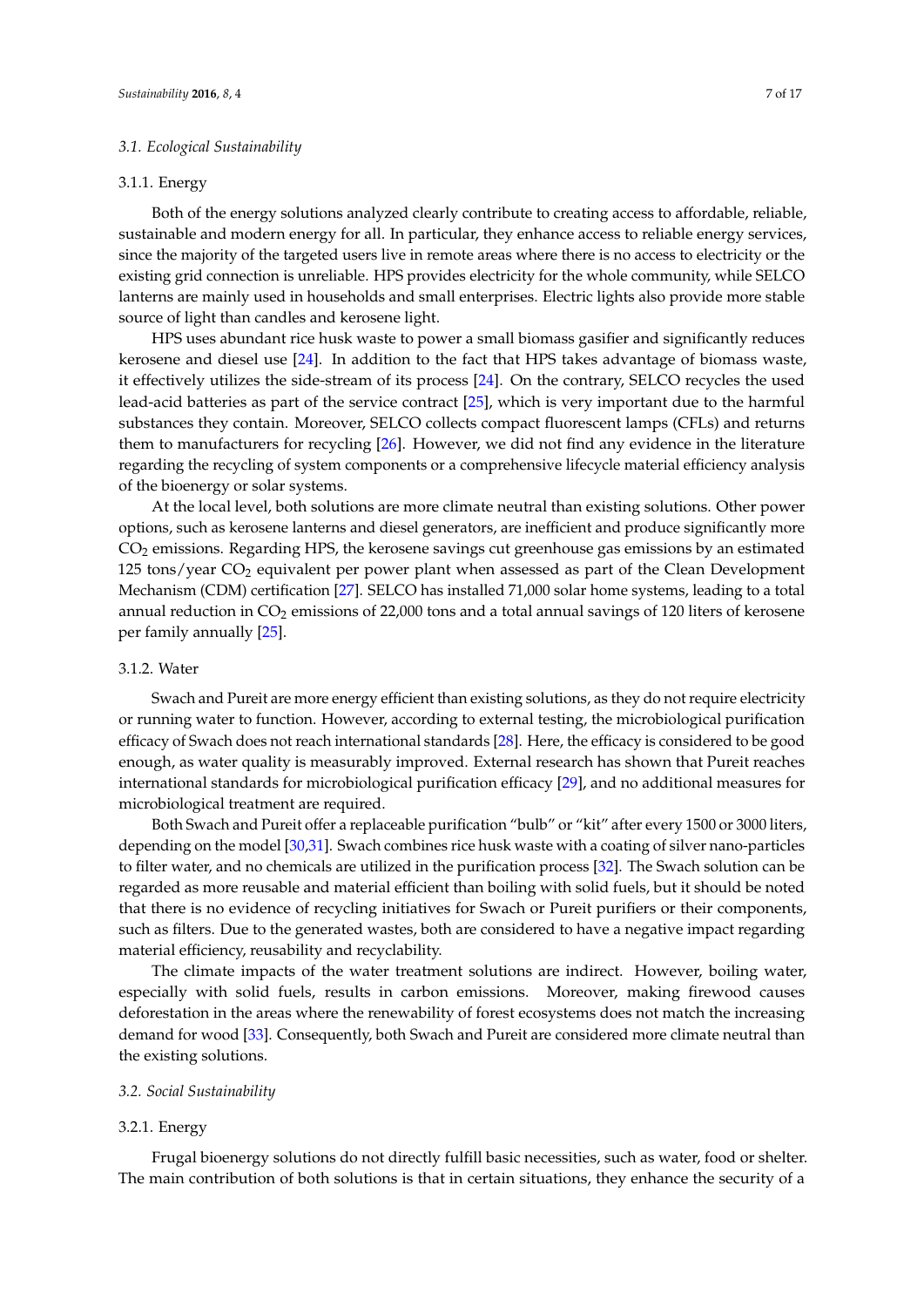shelter, since light can be kept on [\[34\]](#page-17-4). Furthermore, the access to electricity provided by HPS indirectly supports the fulfillment of basic necessities by enabling more efficient water solutions, such as pumps, and improving cooking quality [\[34\]](#page-17-4).

HPS and SELCO promote education and health. HPS has systematically focused on education, empowerment and increasing the capacity of local people to own, operate and maintain the plants and to help local women learn to utilize the side streams [\[35\]](#page-17-5). In addition, HPS supports the education of local children and the training of teachers by financial and other means [\[36\]](#page-17-6). Better health is strongly related to a reduction in the indoor pollution that was produced by kerosene lamps, while HPS also provides medical cover to its employees [\[24\]](#page-16-20). In part, having electric lights at home also improves learning opportunities and education, as children can study later in the evening.

Both solutions also increase a users' inclusion into society and equality between its members. HPS actively increases the inclusion of marginalized local people by providing empowerment and employment for local women and by recruiting locals with modest education levels [\[36\]](#page-17-6). HPS also encourages equality among employees and intends to reduce inequality caused by local caste systems [\[34\]](#page-17-4). SELCO strives to narrow the inequality among their customers, and the company arranges variable micro-loans and financing models for different customer groups [\[37\]](#page-17-7).

## 3.2.2. Water

Swach aims to provide safe drinking water, but fails in fully achieving this due to shortcomings in microbiological treatment efficacy [\[28\]](#page-16-24). Therefore, its water quality can be regarded as being lower than that obtained by proper boiling. Still, the quality of the water Swach delivers is good enough for drinking, as it notably improves the quality of water compared to non-boiled water, thus fulfilling the basic need of safe water [\[38\]](#page-17-8). Pureit, instead, delivers safe water to its users, maintains international standards, fulfills a basic need and improves health [\[39\]](#page-17-9).

Although both solutions are efficient in reducing the adverse effects of, for example, bacteria and viruses, from the water, they do not directly contribute in access to education or better health [\[31,](#page-17-1)[40\]](#page-17-10). The use of filters instead of boiling improves indoor air quality, especially if solid fuel is used for boiling [\[33\]](#page-17-3), which reduces health risks to women and children in particular. The companies also promote awareness as a part of their marketing strategy, by campaigning on the importance of safe and healthy drinking water [\[38](#page-17-8)[,41\]](#page-17-11).

A direct link between water solutions and inclusion is difficult to establish. The original aim of Swach was to provide a water treatment alternative for low-income people. Unfortunately, the solution does not reach the poorest of the poor [\[40\]](#page-17-10). Recently, the Pureit purifier has become less expensive and thus more affordable for low-income people, as well, though its replaceable filters are still slightly more expensive than Swach's [\[30,](#page-17-0)[31\]](#page-17-1). In collaboration with NGOs, Hindustan Unilever has donated Pureit devices to low-income people, but this is not considered to sustainably increase inclusion, as these initiatives tend to be one-off events. Additionally, selling or donating is not considered inclusive if marginalized people are not systematically included in the frugal innovation process.

## *3.3. Economic Sustainability*

#### 3.3.1. Energy

Both energy solutions release users' time for other purposes. Reliable electricity enables flexibility for commercial actors, and lightning increases the number of productive hours after dark for households [\[37](#page-17-7)[,42\]](#page-17-12). Both HPS and SELCO provide electric lamps as a part of their solutions to replace kerosene lamps. Furthermore, people who did not have access to electricity can now charge their phones at home, and those who previously used diesel generators or kerosene lamps no longer have to travel to purchase fuel [\[42\]](#page-17-12).

The solutions also increase the users' disposable income, as HPS and SELCO are economically more viable than existing diesel- and kerosene-based solutions, resulting in savings in energy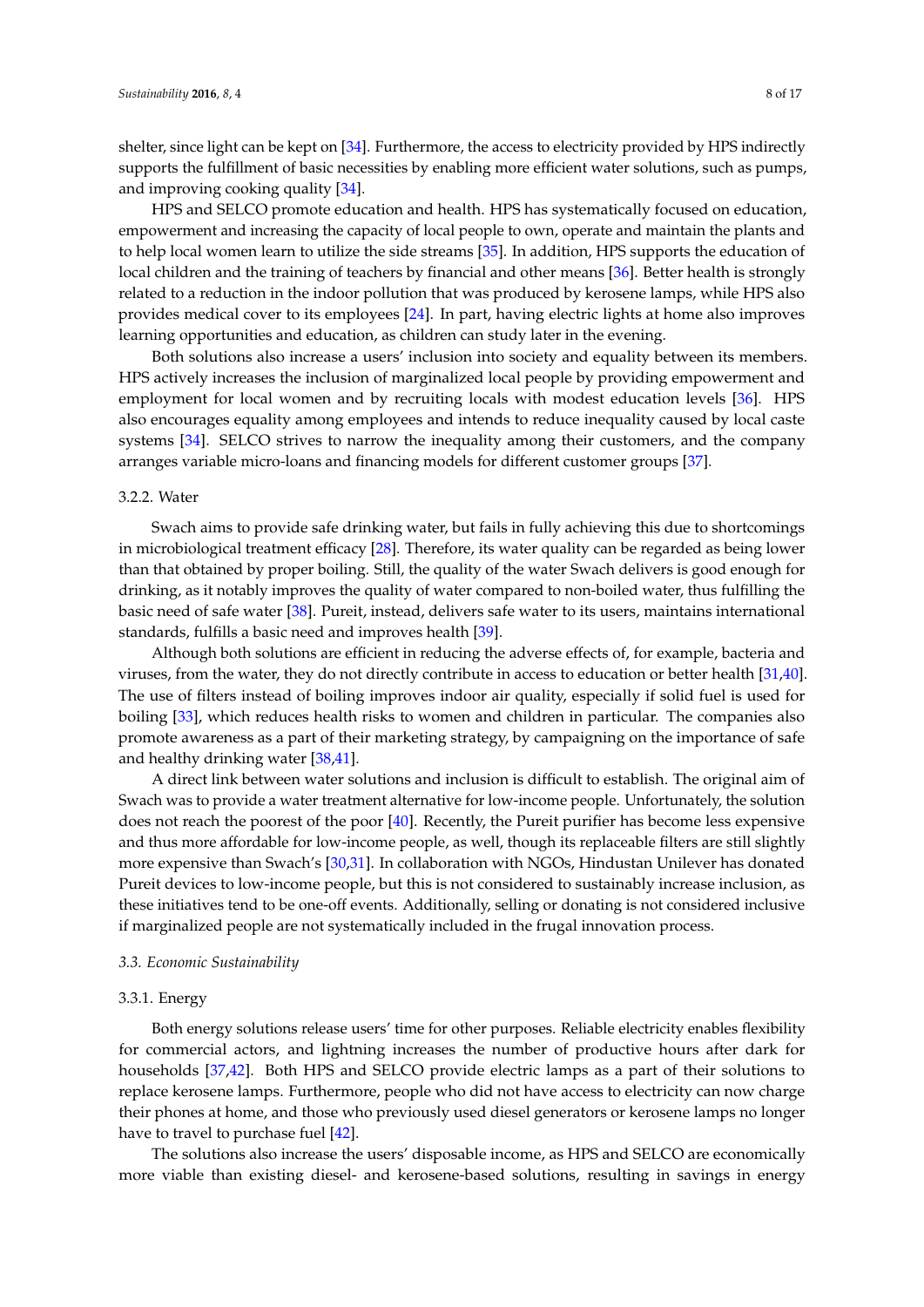costs [\[25](#page-16-21)[,37\]](#page-17-7). Small-scale farmers, street vendors and other entrepreneurs are able to run their businesses in the evenings and, thus, increase their income [\[34](#page-17-4)[,37\]](#page-17-7). The HPS solution uses local raw materials as a fuel for energy production, increases local economic activities [\[36\]](#page-17-6) and improves the earning possibilities of the local people.

The energy solutions also create new jobs. HPS works on a build-own-maintain basis and hires and trains local people [\[43\]](#page-17-13). Local women are encouraged to work in the production of incense sticks [\[36\]](#page-17-6). SELCO employs hundreds of people in the villages, enabling the creation of further small companies that, for example, have set up solar light rental businesses [\[37\]](#page-17-7). Both HPS and SELCO products are manufactured locally in India [\[37](#page-17-7)[,39\]](#page-17-9). Thus, they create jobs and promote industrialization and innovation. However, there was no evidence found that local poor people would benefit from these manufacturing activities.

#### <span id="page-9-1"></span>3.3.2. Water

The water solutions release users' time when compared to boiling water. Both Swach and Pureit release time for the users as the systems purify the water "on their own". Thus, time is not wasted in collecting fuel for boiling or keeping an eye on the boiling. However, it should be emphasized that because the water treatment efficacy of Swach is insufficient, one should also deploy other methods, such as boiling, to attain water safety to the fullest.

It remains unclear whether either of the cases increases income or saves the money of low-income people. Although still too expensive for most low-income consumers, Pureit and Swach are significantly less expensive than the majority of the existing water purification solutions on the market [\[40\]](#page-17-10). It is unclear whether households can save any money by using Swach or Pureit instead of boiling their water, because it can be argued that people using collected firewood from their local environment are not making direct savings by using water filters. On the other hand, when people are using commercial firewood, charcoal or liquid petroleum gas (LPG), it can be claimed that it is less expensive to use Swach and Pureit than boiling water.

Even if both solutions require an active sales and marketing workforce, there is no evidence that either of the water solutions are aiming to generate jobs or new enterprises for low-income people. There are arguments that consumers can use some local materials to construct the filters or even manufacture them locally  $[40]$ , but there is no evidence that this is happening in practice. Hence, Swach and Pureit are considered not to create new entrepreneurial business opportunities, even through existing kiosks can sell products.

## <span id="page-9-0"></span>**4. Discussion**

This study has explored the empirical and conceptual connections between frugality and sustainability. To that end, four frugal innovation cases were analyzed. Based on the findings made in relation to a set of sustainability indicators, we will next discuss the implications of this study.

A general observation is that the studied frugal innovations are more efficient in terms of energy production or water purification than existing solutions and are more climate neutral. The bioenergy and solar energy solutions are more efficient than existing fossil fuel-based kerosene and diesel solutions. However, it seems that bioenergy solutions are not more climate neutral than other renewable energy solutions, such as solar and wind [\[35\]](#page-17-5). The water purification solutions evaluated were more energy efficient than the existing solutions, which are based on boiling water with firewood or liquid petroleum gas.

Although there were some indications of material efficiency, such as recycling and reuse potential, the study did not provide sufficient evidence of increased material efficiency or the product's recycling was not addressed in a comprehensive manner. However, the solar energy provider showed the clearest indication, because the batteries are collected for recycling from the customers. The bioenergy solutions make use of otherwise harmful side-streams, but there was no indication of recycling for other parts of the solution. We assigned negative values to the water purification solutions'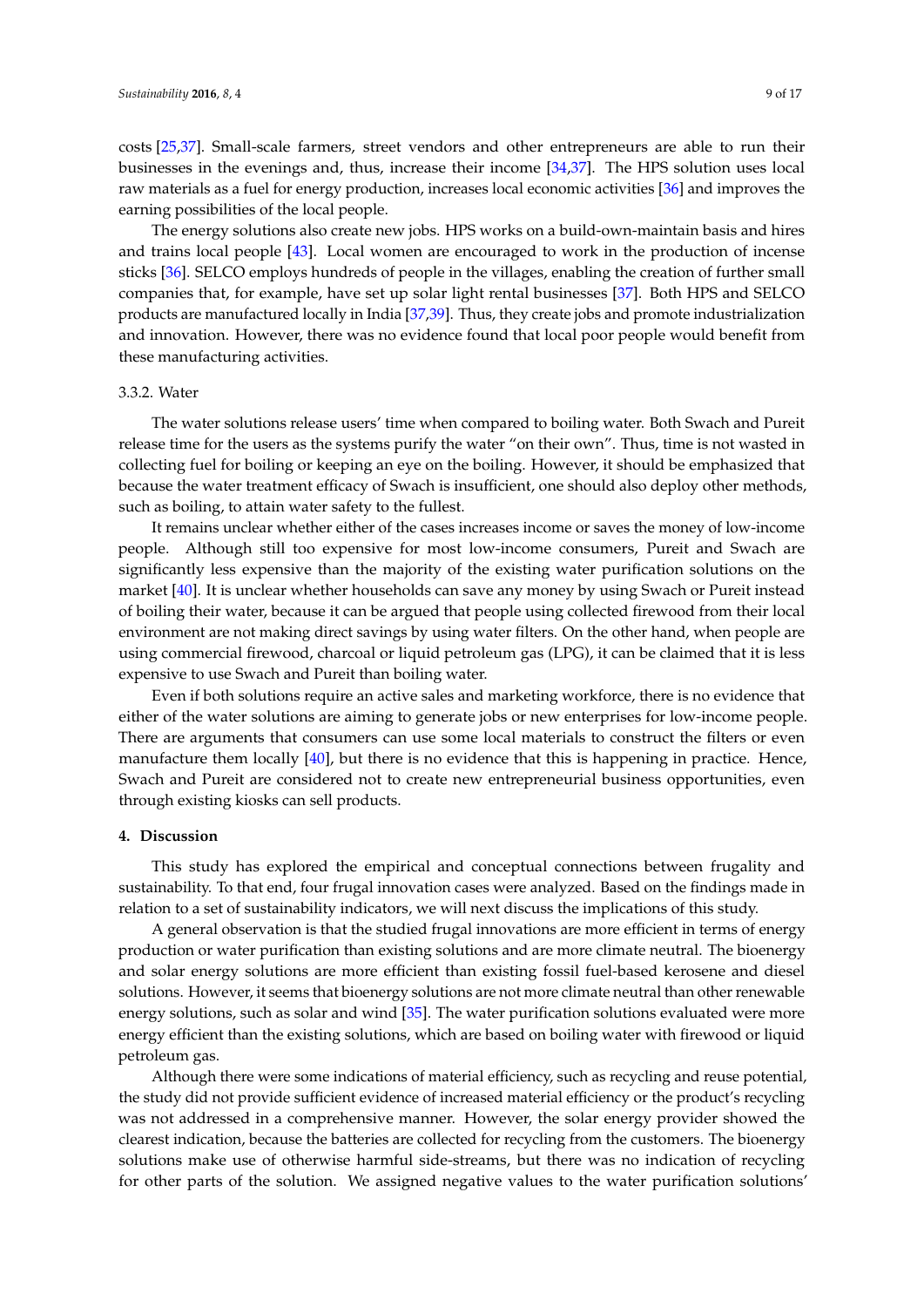material efficiency, because there was no information on how the filters are recycled or reused, meaning the ecologically sustainability of these solutions is questionable. Similarly, there was no evidence of increased material efficiency from either a product lifecycle or circular economy perspective. Therefore, no positive values were given to the cases. Moreover, despite frugal innovations being more ecologically sustainable in a local context, it is especially difficult to estimate their material efficiency from the global life-cycle perspective.

Regarding water and shelter, the frugal energy and water innovations do contribute to fulfilling basic needs, and both energy solutions improve shelter safety and energy efficiency. Additionally, the energy solutions studied help to reduce indoor air pollution, and the water solutions improve the quality of drinking water. The energy solutions also indirectly support education by providing light for longer studying hours at night.

In relation to inclusion and access to education and health services, there was a clear difference between the energy and the water solutions. While both energy providers have evidently focused on capacity building and the inclusion of marginalized low-income people as part of their business model, water purification solution providers have focused on traditional corporate social responsibility activities, such as marketing awareness campaigns and cooperation with NGOs to donate purifiers to the poor people. This means that the energy cases we analyzed have a highly positive indication for promoting both inclusion and access to better health and education. In contrast, the water purification providers do not seem to make any difference to access to health or education, although safe water can contribute to better health. Moreover, the exclusion of the poor seems to increase in situations when new business activities are not offered by the system, such as tasks related to supply, production, marketing, sales and maintenance. The price of the water purifiers remains too high for the poorest of the poor. This is not to say that frugal energy solutions are more socially sustainable compared to frugal water solutions, as will be discussed later.

From the economic sustainability perspective, all of the studied frugal innovations release time resources for other purposes, especially because people do not need to travel long distances to obtain energy or water. Thus, with more efficient and reliable water and energy solutions, people can do other activities more efficiently, keep their shops open longer, farm more efficiently and have more time for household chores and leisure.

Frugal energy innovations save money for low-income people in two ways: (1) they offer less expensive electricity; and (2) they create income by employing local people and enabling new entrepreneurship. This means that a major part of the money saved and made is recycled back into the local economy. Similarly, the studied water solutions are less expensive than existing water purification devices on the market. However, compared to the existing solution for low-income people, *i.e.*, boiling water, the studied water purification solutions are not significantly less expensive. Additionally, there is no evidence that water purification providers would have increased income or created new jobs or new enterprises at the low-income level.

It should be taken into consideration that the studied energy solutions were provided by social enterprises, whereas multinational companies (MNCs) provided water solutions. The energy solutions were developed by socially-oriented entrepreneurs who have addressed sustainability in a more comprehensive manner than the two corporations' water solutions. One reason for this orientation might be that both energy companies have relied on donor and development funding in the early stages of their journey: "Identifying funders who are interested in a social enterprise that serves the rural poor is not easy. In 2009, Husk received a pre-Series A round of financing from Acumen Fund, Bamboo Finance, LGT Philanthropy, Draper Fisher Jurvetson, and the International Finance Corporation (IFC) [\[35\]](#page-17-5)". In contrast, it seems to be difficult for multinational companies to develop their products for the poorest of the poor. The reason for this might be that these markets are not seen as profitable or there are problems with international standards, especially when products are simplified too much: "As with many new and disruptive innovations, the Swach filter does not work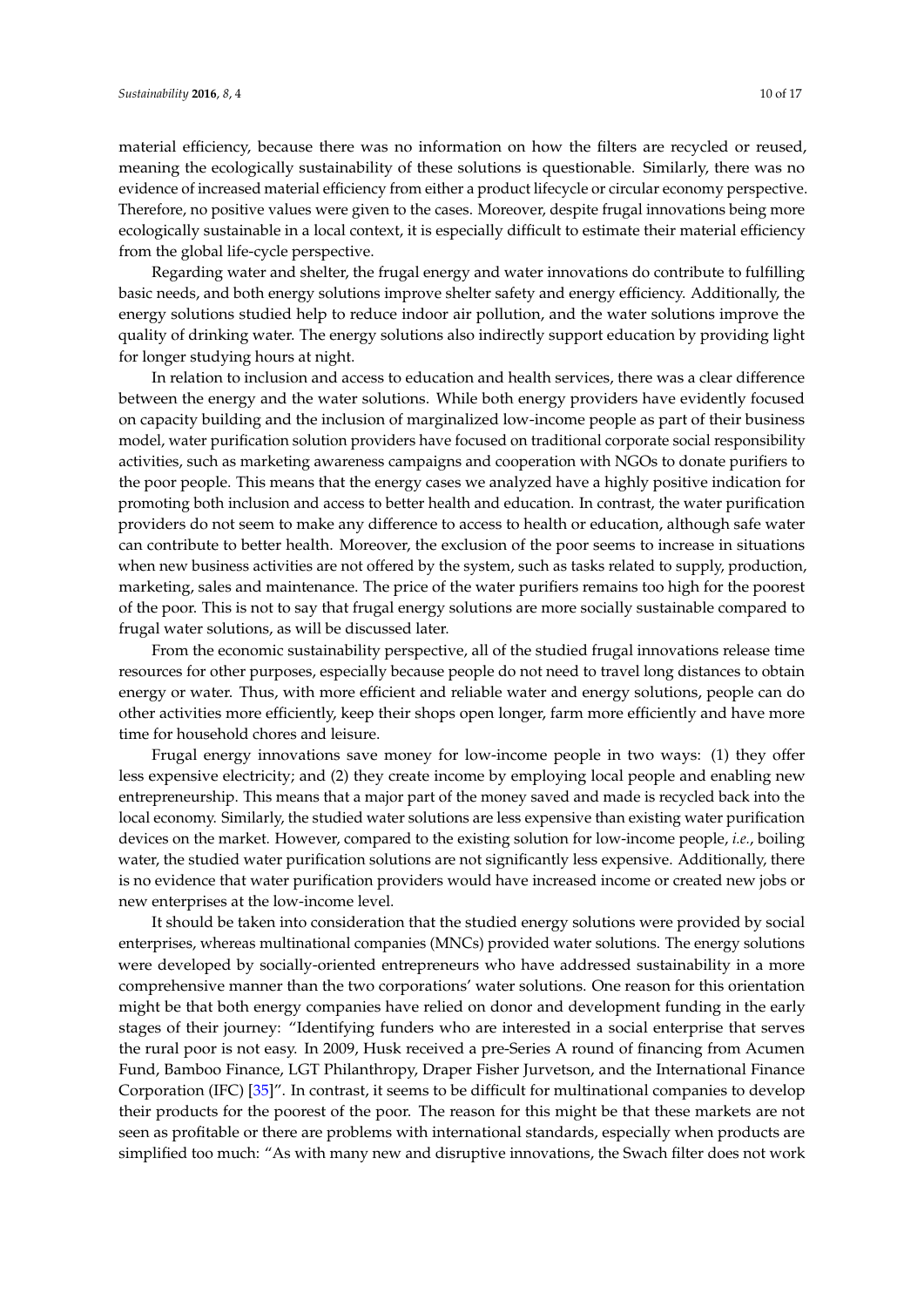as well as other similar products, nor does it satisfy the requirements of the professional bodies—in this case the World Health Organization (WHO) [\[40\]](#page-17-10)".

In summary, the analyzed frugal innovations can be seen as more sustainable than existing solutions. At the same time, our analysis points out important limitations regarding the capacity of frugal innovations to promote sustainability. We identify three major sustainability challenges for frugal innovators: (1) the proper integration of material efficiency as part of the product or service systems (Appendix 1: SDG 12); (2) the patient promotion of local inclusive productive employment and decent work for all (Appendix 1: SDG 8); and (3) the promotion of inclusive and sustainable local industrialization (Appendix 1: SDG 9). Based on the above-introduced findings, our analysis suggests that while there are similarities between frugality and sustainability, it is still problematic to straightforwardly equate the two at the conceptual level.

Our literature review showed that there are no well-defined indicators for measuring the sustainability of an innovation in general and frugal innovation in particular. Therefore, our additional aim in this study was to develop indicators on the basis of sustainable development goals and to test the compatibility of those indicators. The indicators seem well-suited to assess the impacts of frugal innovations, coming from the energy and the water sectors, on sustainability. Nevertheless, we recognize that our indicator set would probably encounter the need for alteration if applied to the analysis of other types of frugal innovations. Additionally, we acknowledge that the results of our analysis are based on secondary data that cannot be considered indisputable or exhaustive. Rather, our results provide an initial understanding of how frugal innovation can influence sustainability and how the sustainability of frugal innovations can be studied.

## <span id="page-11-0"></span>**5. Conclusions**

The aspects of the sustainability of frugal innovations have not been addressed in the literature in a systematic manner. This article is a first step in that direction. The indicators developed for this study help to evaluate the sustainability of frugal innovations in ecological, social and economic dimensions. However, readers should be cautious with the generalization of our methodology and the findings. There are numerous aspects to frugal innovations that make their objective evaluation or comparison a highly demanding task. For example, the investigated energy production solutions seem to promote sustainable development particularly in environmental and economic dimensions since they reduce the need to consume non-renewable fuel consumption, thereby saving related expenses. However, it would be an exaggeration to say that these types of solutions are indisputably the most sustainable solutions in all situations. Energy solutions must always be evaluated in the local context relating to other possible options.

The same reasoning applies to water solutions. For example, in small rural villages in developing countries, a central water purification system would benefit a larger number of people than the single purification solutions studied here. In light of this observation, we note that a centralized system would be more sustainable for long-term development, although we must acknowledge that centralized systems are currently unattainable solutions in certain regions. Thus, in those situations, the evaluation of sustainability must be conducted from different perspectives. In fact, in developing countries, the relevance of any technology that provides access to water or energy is typically a local question, depending on the resources available, local environmental factors, geography and the culture of a particular area. For example, small solar lanterns are an important improvement for private households and small-scale entrepreneurs, but their significance for sustainability may be slim.

There are several avenues for future research. First, our study addressed only energy and water sectors; comparative evaluations between frugal innovations operating in different sectors would enhance the understanding about sustainability from a broader perspective. Second, it is not clear how to measure the sustainability of different frugal innovations. Should they be assessed against current local solutions or in relation to the technologically best available solutions? For example, larger mini-power plants for the distribution of electricity to a cluster of villages and centralized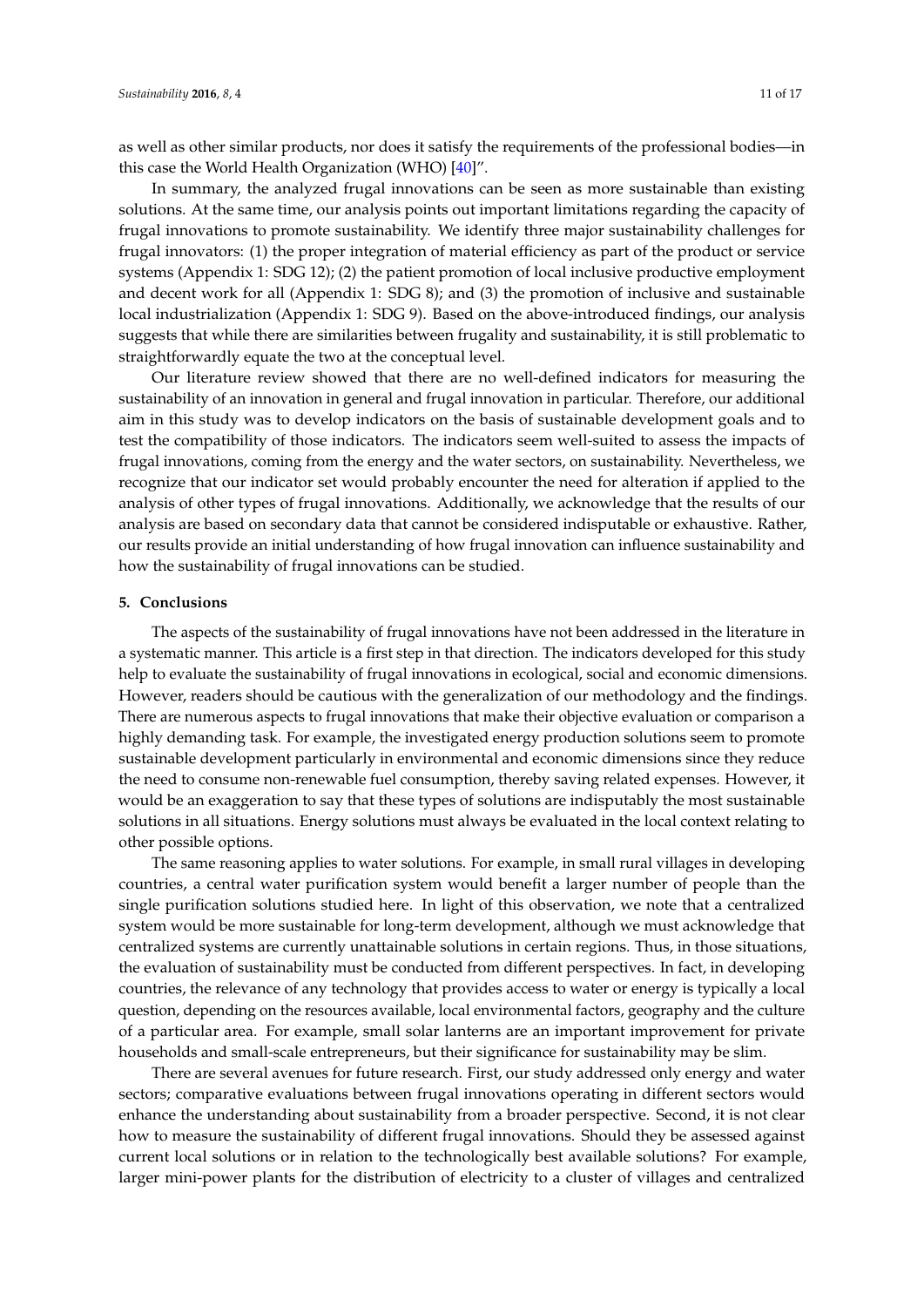mini-water treatment plants could be more resource-efficient and sustainable [\[39\]](#page-17-9). However, this could compromise inclusive employment (Appendix 1: SDG 8). Moreover, operationally, gasifiers are vulnerable to a multitude of problems [\[44\]](#page-17-14), meaning that there might be a need for stronger global partnerships for technological and sustainable development (Appendix 1: SDG 17). Whether conventional innovations and frugal innovations should be measured by the same parameters and scales is an important issue to consider. Third, it is unclear how the material efficiency of local solutions should be measured. Obviously, a lifecycle perspective should be included, but the question is how to operationalize it into the comparative analyses of cases whose lifecycles are not comparable. Fourth, development funding often emphasizes sustainable development, but the extent to which such funding contributes to sustainability is not always clear. Consequently, we need better tools to analyze the relations between frugal innovations and sustainable development.

**Acknowledgments:** We thank two anonymous reviewers for their valuable comments on an earlier versions of this article. The New Global project (newglobal.aalto.fi) by The Finnish Funding Agency for Innovation (TEKES) has funded this research and is gratefully acknowledged.

**Author Contributions:** The first authorship of this article has been shared between the first three authors who have contributed equally. The initial idea for the paper came from Mokter Hossain. Jarkko Levänen, Mokter Hossain and Tatu Lyytinen had the main responsibility for the research design and writing the article, with others contributing to it. Anne Hyvärinen had the main responsibility for the analyses of water solutions, and she also wrote major parts related to those, while Sini Numminen had the main responsibility for the SELCO analysis, and she also wrote major parts related to it. Tatu Lyytinen had the main responsibility for the HPS analysis and the related text. Minna Halme and Jarkko Levänen developed the indicators for the analysis, and Minna Halme contributed significantly to the clarification of the structure of the article and the identification of its key results. All authors contributed to and agreed with the final version of the article.

**Conflicts of Interest:** The authors declare no conflict of interest.

## **Appendix 1**

**Table A1.** Sustainable Development Goals (SDGs) as accepted by the UN General Assembly in September 2015.

|                     | <b>Sustainable Development Goals</b>                                                                                                                                                               |
|---------------------|----------------------------------------------------------------------------------------------------------------------------------------------------------------------------------------------------|
| Goal 1              | End poverty in all its forms everywhere                                                                                                                                                            |
| Goal 2              | End hunger, achieve food security and improved nutrition and promote<br>sustainable agriculture                                                                                                    |
| Goal 3              | Ensure healthy lives and promote well-being for all at all ages                                                                                                                                    |
| Goal 4              | Ensure inclusive and equitable quality education and promote lifelong learning<br>opportunities for all                                                                                            |
| Goal 5              | Achieve gender equality and empower all women and girls                                                                                                                                            |
| Goal 6              | Ensure availability and sustainable management of water and sanitation for all                                                                                                                     |
| Goal $\overline{7}$ | Ensure access to affordable, reliable, sustainable and modern energy for all                                                                                                                       |
| Goal 8              | Promote sustained, inclusive and sustainable economic growth, full and                                                                                                                             |
|                     | productive employment and decent work for all                                                                                                                                                      |
| Goal 9              | Build resilient infrastructure, promote inclusive and sustainable industrialization<br>and foster innovation                                                                                       |
| Goal 10             | Reduce inequality within and among countries                                                                                                                                                       |
| Goal 11             | Make cities and human settlements inclusive, safe, resilient and sustainable                                                                                                                       |
| Goal 12             | Ensure sustainable consumption and production patterns                                                                                                                                             |
| $Ga$ l 13           | Take urgent action to combat climate change and its impacts                                                                                                                                        |
| Goal 14             | Conserve and sustainably use the oceans, seas and marine resources for<br>sustainable development                                                                                                  |
| Goal 15             | Protect, restore and promote sustainable use of terrestrial ecosystems, sustainably<br>manage forests, combat desertification, and halt and reverse land degradation<br>and halt biodiversity loss |
| Goal 16             | Promote peaceful and inclusive societies for sustainable development, provide<br>access to justice for all and build effective, accountable and inclusive institutions<br>at all levels            |
| Goal 17             | Strengthen the means of implementation and revitalize the global partnership for<br>sustainable development                                                                                        |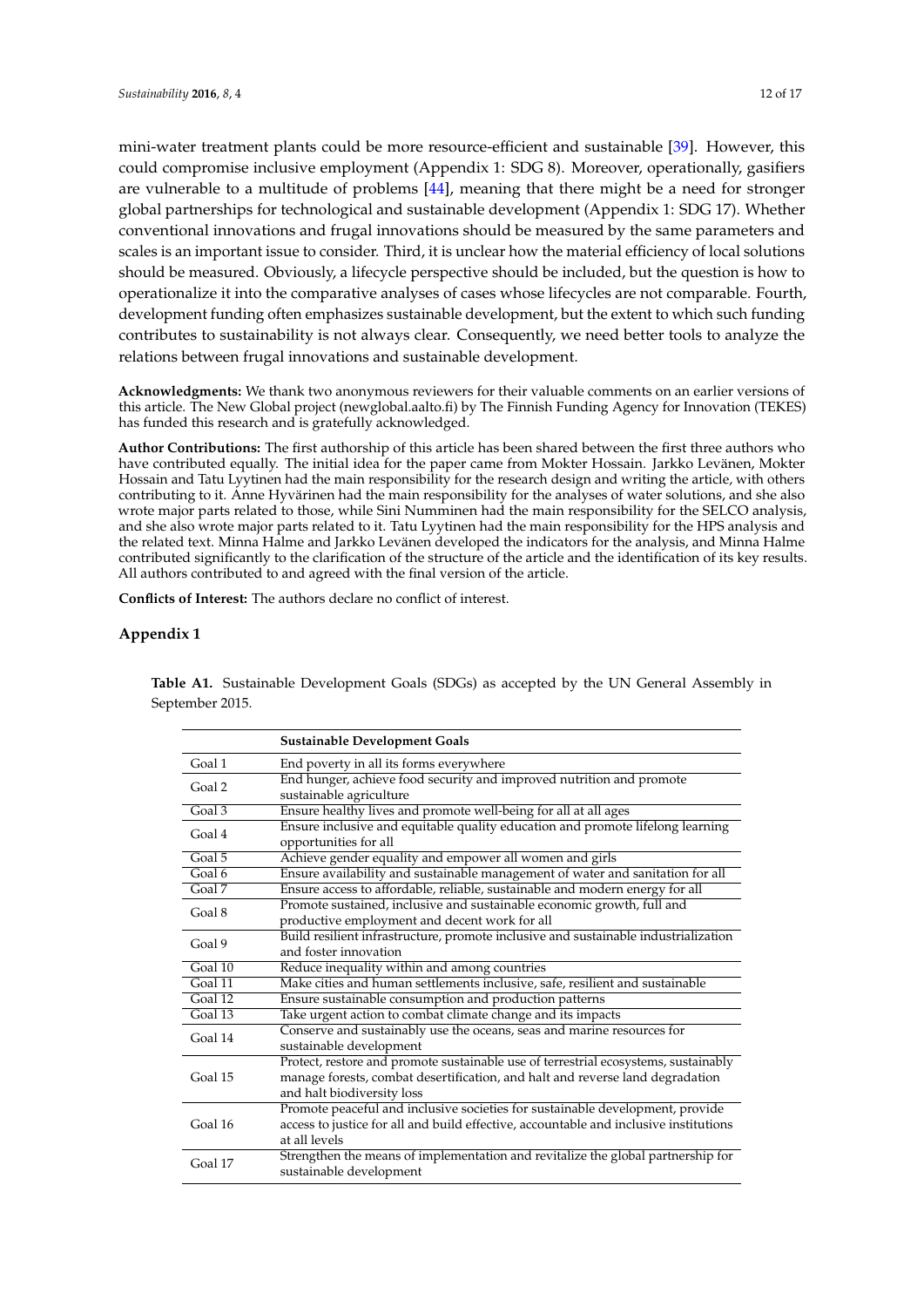## **Appendix 2**

## **Table A2.** Evaluation tables.

| Tata Swach Water Filter                                                                                                           |                   |                              |                                                                                                                                                                                                                                                                                                                                                                                                                                              |  |  |
|-----------------------------------------------------------------------------------------------------------------------------------|-------------------|------------------------------|----------------------------------------------------------------------------------------------------------------------------------------------------------------------------------------------------------------------------------------------------------------------------------------------------------------------------------------------------------------------------------------------------------------------------------------------|--|--|
| Indicator                                                                                                                         | Points            | Refs.                        | <b>Supporting Arguments</b>                                                                                                                                                                                                                                                                                                                                                                                                                  |  |  |
| Ecological                                                                                                                        |                   |                              |                                                                                                                                                                                                                                                                                                                                                                                                                                              |  |  |
| Is the frugal innovation more energy<br>efficient than the existing solution?                                                     | $^{+}$            | [40, 41]                     | "Devices required no electricity or pressurized water input<br>(operating by gravity only)." [40]<br>"Although devices did measurably improve water quality, especially<br>early in testing, reductions in key microbes and microspheres did<br>not indicate that technologies could meet international minimum<br>standards for drinking water treatment"; "Tata Swach requires<br>neither running water nor electricity nor boiling." [41] |  |  |
| Is the frugal innovation more material<br>efficient, e.g., recyclable or reusable, than<br>the existing solution?                 |                   | [30, 32]                     | "Replaceable filters, available for 3000 litre and 1500 litre<br>purification capacity, otherwise the system is reusable." [30]<br>"Built around a bulb-like water purifier made of natural elements<br>like rice husk ash" [32]                                                                                                                                                                                                             |  |  |
| Is the frugal innovation more climate<br>neutral than the existing solution?<br>Social                                            | $^{+}$            | N/A                          | See analysis in Section 3.1.2.                                                                                                                                                                                                                                                                                                                                                                                                               |  |  |
| Does the frugal innovation help to fulfill<br>basic necessities, such as water, food<br>or shelter?                               | 0                 | $[39]$                       | "Although devices did measurably improve water quality, especially<br>early in testing, reductions in key microbes and microspheres did<br>not indicate that technologies could meet international minimum<br>standards for drinking water treatment." [39]                                                                                                                                                                                  |  |  |
| Does the frugal innovation enable better<br>health or improve access to education?                                                | $\boldsymbol{0}$  | [40, 41]                     | "Although devices did measurably improve water quality, especially<br>early in testing, reductions in key microbes and microspheres did<br>not indicate that technologies could meet international minimum<br>standards for drinking water treatment." [40]<br>"Tata Swach mobile vans are visiting various cities to create                                                                                                                 |  |  |
| Does the frugal innovation increase the<br>inclusion of marginalized people in<br>society and/or equality between<br>its members? |                   | $[38]$                       | awareness about safe and healthy drinking water." [41]<br>" targeted at poor, rural households that have no electricity or<br>running water." [38]                                                                                                                                                                                                                                                                                           |  |  |
| Economic                                                                                                                          |                   |                              |                                                                                                                                                                                                                                                                                                                                                                                                                                              |  |  |
| Does the use of frugal innovation release<br>the time resources of the users for<br>other purposes?                               | $^{+}$            | N/A                          | See analysis in Section 3.3.2.                                                                                                                                                                                                                                                                                                                                                                                                               |  |  |
| Does the use of the frugal innovation<br>increase the income of the user or save<br>them money?                                   | $\boldsymbol{0}$  | N/A                          | See analysis in Section 3.3.2.                                                                                                                                                                                                                                                                                                                                                                                                               |  |  |
| Does the frugal innovation create new<br>jobs and/or new enterprises?                                                             | $\mathbf{0}$      | N/A                          | See analysis in Section 3.3.2.                                                                                                                                                                                                                                                                                                                                                                                                               |  |  |
|                                                                                                                                   |                   | Unilever Pureit Water Filter |                                                                                                                                                                                                                                                                                                                                                                                                                                              |  |  |
| Indicator                                                                                                                         | Points            | Refs.                        | <b>Supporting Arguments</b>                                                                                                                                                                                                                                                                                                                                                                                                                  |  |  |
| Ecological                                                                                                                        |                   |                              |                                                                                                                                                                                                                                                                                                                                                                                                                                              |  |  |
| Is the frugal innovation more energy<br>efficient than the existing solution?                                                     | $^{+}$            | $[29]$                       | " the unit was designed to operate without electricity or other<br>power and without a piped-in water supply." [29]                                                                                                                                                                                                                                                                                                                          |  |  |
| Is the frugal innovation more material<br>efficient, e.g., recyclable or reusable, than<br>the existing solution?                 |                   | N/A                          | See analysis in Section 3.1.2.                                                                                                                                                                                                                                                                                                                                                                                                               |  |  |
| Is the frugal innovation more climate<br>neutral than the existing solution?                                                      | $\qquad \qquad +$ | N/A                          | See analysis in Section 3.1.2.                                                                                                                                                                                                                                                                                                                                                                                                               |  |  |
| Social                                                                                                                            |                   |                              |                                                                                                                                                                                                                                                                                                                                                                                                                                              |  |  |
| Does the frugal innovation help to fulfill<br>basic necessities, such as water, food<br>or shelter?                               | $^{+}$            | $[29]$                       | " treatment unit is effective under controlled circumstances in<br>removing or inactivating a range of microbial indicators of faecal<br>contamination." "The geometric mean reductions met the<br>requirements for a microbial water purifier prescribed by the EPA<br>protocol." [29]                                                                                                                                                      |  |  |
| Does the frugal innovation enable better<br>health or improve access to education?                                                | $\boldsymbol{0}$  | $[29]$                       | "The geometric mean reductions met the requirements for a<br>microbial water purifier prescribed by the EPA protocol." [29]                                                                                                                                                                                                                                                                                                                  |  |  |
| Does the frugal innovation increase the<br>inclusion of marginalized people in<br>society and/or equality between<br>its members? |                   | $[40]$                       | "is still too expensive for most of the base-of-the-pyramid<br>consumers" [40]                                                                                                                                                                                                                                                                                                                                                               |  |  |
| Economic<br>Does the use of frugal innovation release<br>the time resources of the users for                                      | $\qquad \qquad +$ | N/A                          | See analysis in Section 3.3.2.                                                                                                                                                                                                                                                                                                                                                                                                               |  |  |
| other purposes?<br>Does the use of the frugal innovation<br>increase the income of the user or save                               | $\boldsymbol{0}$  | N/A                          | See analysis in Section 3.3.2.                                                                                                                                                                                                                                                                                                                                                                                                               |  |  |
| them money?<br>Does the frugal innovation create new<br>jobs and/or new enterprises?                                              | $\mathbf{0}$      | N/A                          | See analysis in Section 3.3.2.                                                                                                                                                                                                                                                                                                                                                                                                               |  |  |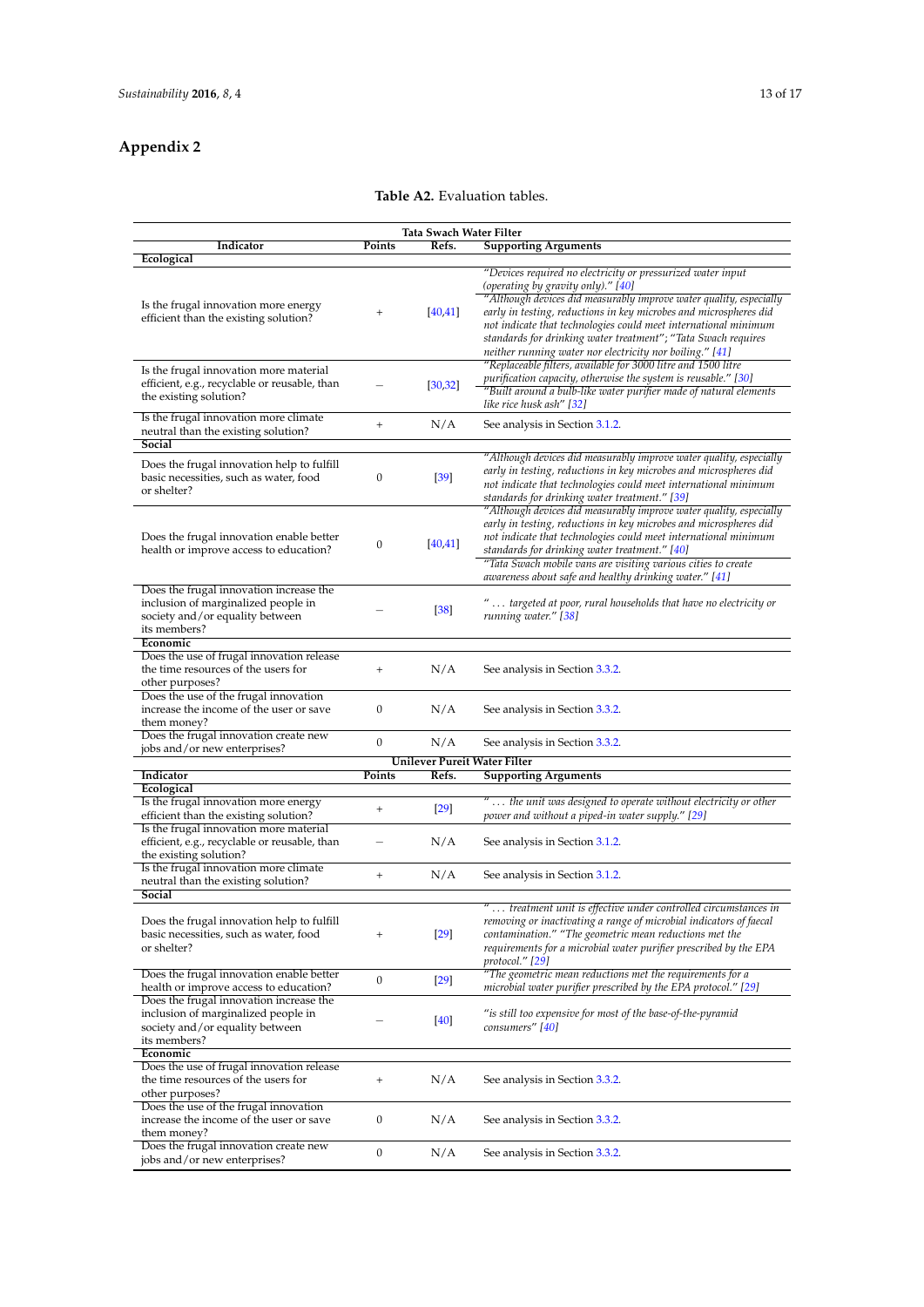| Table A2. Cont. |
|-----------------|
|-----------------|

|                                                                                                                                   |                  | Selco             |                                                                                                                                                                                                                                                                                                                                                                                                                                                                                                                                                                                                                                                                                                       |
|-----------------------------------------------------------------------------------------------------------------------------------|------------------|-------------------|-------------------------------------------------------------------------------------------------------------------------------------------------------------------------------------------------------------------------------------------------------------------------------------------------------------------------------------------------------------------------------------------------------------------------------------------------------------------------------------------------------------------------------------------------------------------------------------------------------------------------------------------------------------------------------------------------------|
| Indicator                                                                                                                         | Points           | Refs.             | <b>Supporting Arguments</b>                                                                                                                                                                                                                                                                                                                                                                                                                                                                                                                                                                                                                                                                           |
| Ecological                                                                                                                        |                  |                   |                                                                                                                                                                                                                                                                                                                                                                                                                                                                                                                                                                                                                                                                                                       |
| Is the frugal innovation more energy<br>efficient than the existing solution?                                                     | $^{+}$           | [37, 45]          | "Being a non-polluting source of energy, solar lights contribute to<br>environmental benefits as and when they replace other energy<br>sources such as firewood and kerosene. However, this impact is yet<br>to be quantified" [37]<br>"Without [grid supplied] power, they depend on candles and<br>kerosene lamps for lighting. About 400 million Indians lack reliable<br>electricity" [45]                                                                                                                                                                                                                                                                                                        |
| Is the frugal innovation more material<br>efficient, e.g., recyclable or reusable, than<br>the existing solution?                 | $\boldsymbol{0}$ | $\left 26\right $ | "As part of the business model, spent batteries and CFLs are<br>collected and sent back to the manufacturers for recycling." $[26]$                                                                                                                                                                                                                                                                                                                                                                                                                                                                                                                                                                   |
| Is the frugal innovation more climate<br>neutral than the existing solution?                                                      | $^{+}$           | $[25]$            | "By 2007, SELCO had sold 71,000 solar home systems, serving<br>around 325,000 people. Typical family uses about 120 litres/year of<br>kerosene for lighting, so systems installed replace about 8.5 million<br>litres/year of kerosene, and the emission of about 22,000 tonnes/year<br>of $CO_2$ ". [25]                                                                                                                                                                                                                                                                                                                                                                                             |
| Social                                                                                                                            |                  |                   |                                                                                                                                                                                                                                                                                                                                                                                                                                                                                                                                                                                                                                                                                                       |
| Does the frugal innovation help to fulfill<br>basic necessities, such as water, food<br>or shelter?                               | $^{+}$           | N/A               | See analysis in Section 3.2.1.                                                                                                                                                                                                                                                                                                                                                                                                                                                                                                                                                                                                                                                                        |
| Does the frugal innovation enable better<br>health or improve access to education?                                                | $^{+}$           | [25, 45, 46]      | "The immediate benefit of using a PV system is that the use of<br>smoky, dangerous kerosene lamps is minimised" [25]<br>"There was no current at night," said Varshitha Shivanna, 15, who<br>lives in the house with her grandparents. During evening power<br>cuts, she used to rely on candles. But now, with solar light, "we can<br>write till how much time we want. We are writing homework till<br>11." [45]<br>"Providing a reliable source of electricity has resulted in a better<br>quality of life. Longer working hours in better quality light has led<br>to higher incomes and better education while lesser dependence on<br>conventional fuels has improved health conditions." [46] |
| Does the frugal innovation increase the<br>inclusion of marginalized people in<br>society and/or equality between<br>its members? | $\ddot{}$        | [37, 47, 48]      | "SELCO India is a Bangalore-based social enterprise that makes<br>solar lighting technology accessible to the economically<br><i>impoverished people in India."</i> [37]<br>"Linking income generating activities with energy services has<br>improved the quality of life for several members of underserved<br>households by providing affordable channels to procure the<br>technology thereby increasing work hours and hence<br>productivity." [48]                                                                                                                                                                                                                                              |
| Economic                                                                                                                          |                  |                   |                                                                                                                                                                                                                                                                                                                                                                                                                                                                                                                                                                                                                                                                                                       |
| Does the use of frugal innovation release<br>the time resources of the users for<br>other purposes?                               | $^{+}$           | [37, 46]          | "Moreover, there will be non-quantifiable benefits in terms of better<br>health, increased hours of study for the children as well as saving<br>time that is spent in procuring kerosene or sourcing<br>$forest$ -wood." $[37]$<br>"Linking income generating activities with energy services has<br>improved the quality of life for several members of underserved                                                                                                                                                                                                                                                                                                                                  |
| Does the use of the frugal innovation<br>increase the income of the user or save                                                  | $\ddot{}$        | $[37]$            | households by providing affordable channels to procure the<br>technology thereby increasing work hours and hence<br>productivity." [46]<br>"An impact assessment study by World Resources Institute in 2007<br>reported that 86% of SELCO's poor customers cited significant                                                                                                                                                                                                                                                                                                                                                                                                                          |
| them money?                                                                                                                       |                  |                   | savings in energy costs as their primary benefit of using SELCO<br>products" [37]<br>"SELCO's inclusive business model has led to the creation of                                                                                                                                                                                                                                                                                                                                                                                                                                                                                                                                                     |
| Does the frugal innovation create new<br>jobs and/or new enterprises?                                                             | $\ddot{}$        | $[37]$            | employment not only for its own employees but also for several<br>rural entrepreneurs who rent out solar lights to vendors and<br>institutions" [37]                                                                                                                                                                                                                                                                                                                                                                                                                                                                                                                                                  |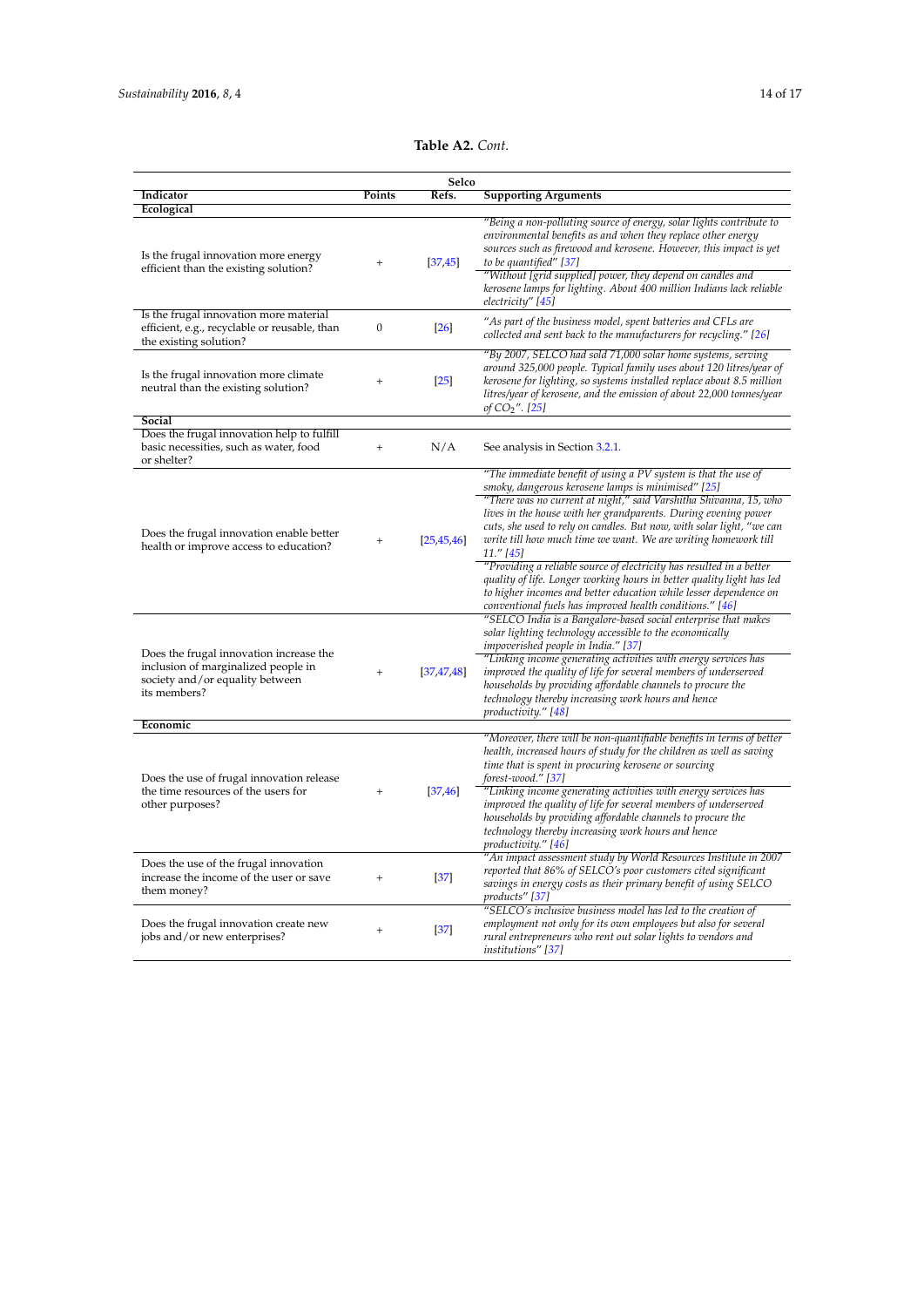## **Table A2.** *Cont.*

| <b>Husk Power System (HPS)</b>                                                                                                    |           |                  |                                                                                                                                                                                                                                                                                                                                                                                                                                                                                         |  |  |  |
|-----------------------------------------------------------------------------------------------------------------------------------|-----------|------------------|-----------------------------------------------------------------------------------------------------------------------------------------------------------------------------------------------------------------------------------------------------------------------------------------------------------------------------------------------------------------------------------------------------------------------------------------------------------------------------------------|--|--|--|
| Indicator                                                                                                                         | Points    | Refs.            | <b>Supporting Arguments</b>                                                                                                                                                                                                                                                                                                                                                                                                                                                             |  |  |  |
| Ecological<br>Is the frugal innovation more energy<br>efficient than the existing solution?                                       | $^{+}$    | [27, 37, 43, 46] | "All of the prevalent rice husk-based gasifier systems ran in what is<br>called the 'dual-fuel' mode of operation where the producer gas<br>produced by the gasifiers was used in conjunction with 35%-50%<br>diesel to power the diesel engines." [43]<br>"Kerosene and diesel are both very expensive and the central grid, if<br>it exists in the village, is extremely unreliable." [46]                                                                                            |  |  |  |
| Is the frugal innovation more material<br>efficient, e.g., recyclable or reusable, than<br>the existing solution?                 | 0         | [24,36,39]       | "On an average, each power plant replaced 40,000 litres of kerosene<br>and 18,000 litres of diesel every year." "  ash produced by<br>burning rice husk could be converted into a valuable ingredient for<br>cement production. They discovered that silicon could be extracted<br>from rice husk char and sold to solar panel manufacturers. The char<br>could be used to manufacture incense sticks, a process which<br>generated employment for rural women." [24]                   |  |  |  |
| Is the frugal innovation more climate<br>neutral than the existing solution?                                                      | $^{+}$    | [27, 36, 39]     | "Kerosene savings cut greenhouse gas emissions by an estimated<br>125 tonnes/year CO <sub>2</sub> equivalent per plant (assessed as part of CDM<br>certification)." [27]                                                                                                                                                                                                                                                                                                                |  |  |  |
| Social<br>Does the frugal innovation help to fulfill<br>basic necessities, such as water, food<br>or shelter?                     | $^{+}$    | [27,34,36]       | "Villagers say that burglaries have reduced because of better<br>lighting at night, and the number of snakebites in each village<br>suddenly dropped to zero when the electricity came." [34]                                                                                                                                                                                                                                                                                           |  |  |  |
| Does the frugal innovation enable better<br>health or improve access to education?                                                | $^{+}$    | [24,34,35]       | "In 2011 HPS set up Husk Power University in partnership with<br>the Shell Foundation and the International Finance Corporation<br>(IFC). The university is a training program for mechanics and<br>mid-level managers." [34]<br>"HPS helped around 250 students as part of its corporate social<br>responsibility through the Samta Samriddhi Foundation." [35]<br>"All employees were provided with a medical cover  " [24]                                                           |  |  |  |
| Does the frugal innovation increase the<br>inclusion of marginalized people in<br>society and/or equality between<br>its members? | $^{+}$    | [24,34,36,39]    | "Local women are employed in incense stick-making, thereby<br>reinforcing the development link with the community." [39]<br>"HPS recruited locals with modest education levels who would be<br>considered unemployable by many companies and trained them to<br>operate load machines, work as fee collectors and loaders." [24]<br>"The stubborn caste system is something that HPS is striving to<br>challenge through their power as an employer as well as a<br>supplier." [34]     |  |  |  |
| Economic                                                                                                                          |           |                  | "Earlier, the villagers had to travel around 10 to 15 kilometers and                                                                                                                                                                                                                                                                                                                                                                                                                    |  |  |  |
| Does the use of frugal innovation release<br>the time resources of the users for<br>other purposes?                               | $^{+}$    | [27,36,42]       | spend up to Rs. 20 to charge their mobiles." [36]<br>"Productivity increases as fuel doesn't have to be procured on foot<br>from cities" [42]<br>"Electricity allowed shopkeepers to work longer hours and farmers<br>to irrigate more land; the lights allowed the students to study late<br>into the evening" [27]                                                                                                                                                                    |  |  |  |
| Does the use of the frugal innovation<br>increase the income of the user or save<br>them money?                                   | $^{+}$    | [23,33,35,36]    | " about 400 $$$ per month is recycled into the local economy."<br>[36] "The rice mills supplying husk to the power plant receive about<br>25 \$ per tonne of husk'' [ <mark>36</mark> ]<br>"HPS offers them electricity at a monthly cost of \$1.8 for villagers,<br>thus the saving is close to one-third." [23]<br>"He previously paid Rs. 1700 per month to run a diesel generator to<br>light the hostel from 6 to 9pm, but now pays Rs. 1200 a<br>month" [33]                      |  |  |  |
| Does the frugal innovation create new<br>jobs and/or new enterprises?                                                             | $\ddot{}$ | [23, 27, 36, 42] | "HPS employs 350 people directly, and two independent plant<br>owner-operators have created eight additional jobs between them.<br>Close to 300 of these employees are from the villages HPS<br>serves.'' [42]<br>"HPS trained around 200 women in incense stick making in 2010."<br>[36] "The decision of local fabrication of the equipment as opposed<br>to buying from a manufacturer has turned out to be a smart move as<br>this has reduced the capital cost of the plant." [36] |  |  |  |

## **References**

- <span id="page-15-0"></span>1. Zeschky, M.; Widenmayer, B.; Gassmann, O. Frugal innovation in emerging markets. *Res.-Technol. Manag.* **2011**, *54*, 38–45.
- 2. Zeschky, M.; Winterhalter, S.; Gassmann, O. From Cost to Frugal and Reverse Innovation: Mapping the Field and Implications for Global Competitiveness. *Res.-Technol. Manag.* **2014**, *57*, 20–27.
- <span id="page-15-1"></span>3. Simula, H.; Hossain, M.; Halme, M. Frugal and Reverse Innovations—Quo Vadis? *Curr. Sci.* **2015**, *109*, 1–6. [\[CrossRef\]](http://dx.doi.org/10.2139/ssrn.2678861)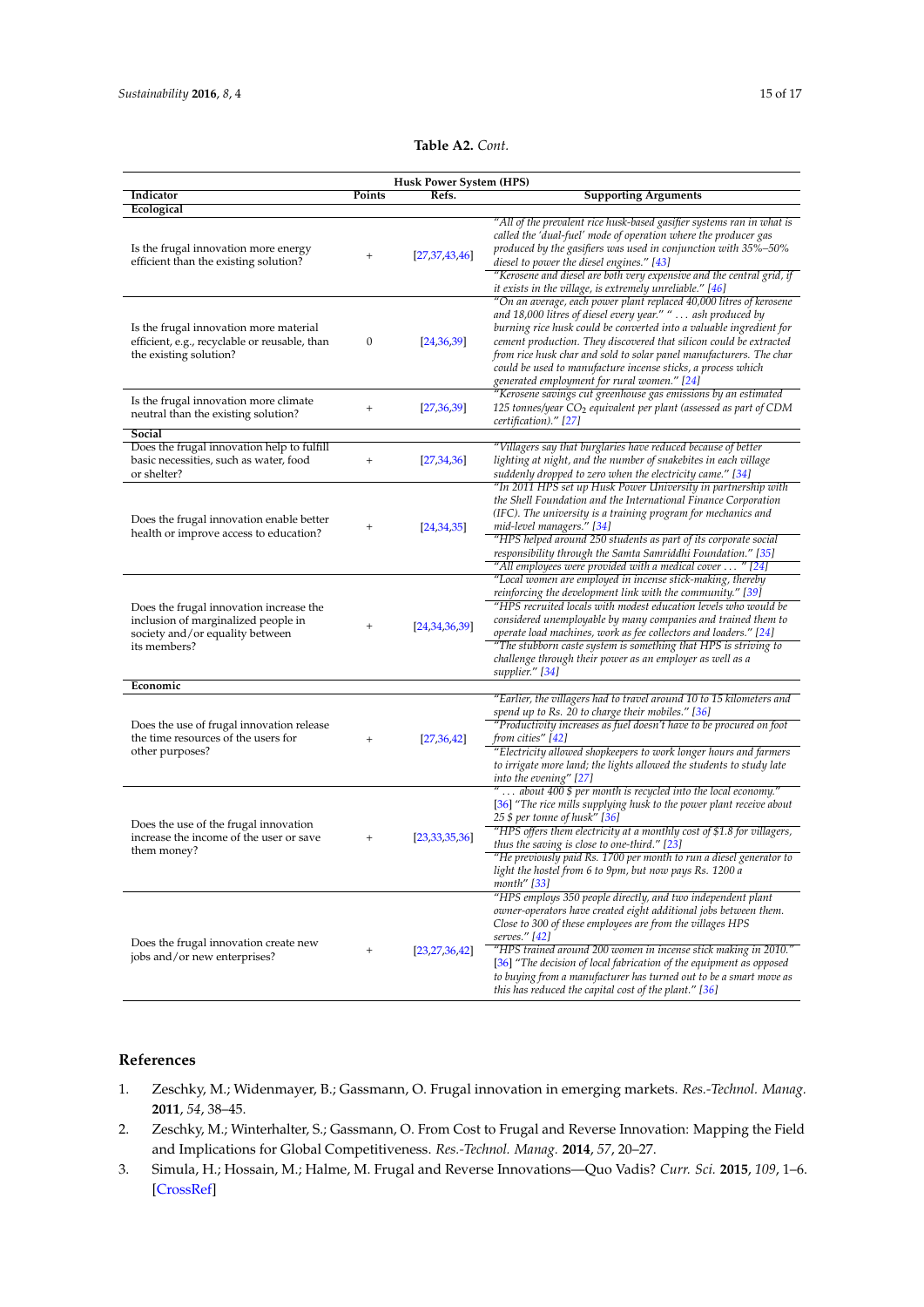- <span id="page-16-0"></span>4. London, T.; Hart, S.T. Reinventing strategies for emerging markets: Beyond the Transnational Model. *J. Int. Bus. Stud.* **2004**, *35*, 350–370. [\[CrossRef\]](http://dx.doi.org/10.1057/palgrave.jibs.8400099)
- <span id="page-16-1"></span>5. Bound, K.; Thornton, I.W. *Our Frugal Future: Lessons from India's Innovation System*; Nesta: London, UK, 2012. Available online: http://www.nesta.org.uk/sites/default/files/our\_frugal\_future.pdf (accessed on 14 July 2015).
- <span id="page-16-2"></span>6. Govindarajan, V.; Ramamurti, R. Delivering world-class health care, affordably. *Harv. Bus. Rev.* **2013**, *91*, 117–122.
- <span id="page-16-3"></span>7. Rao, B.C. How disruptive is frugal? *Technol. Soc.* **2013**, *35*, 65–73. [\[CrossRef\]](http://dx.doi.org/10.1016/j.techsoc.2013.03.003)
- <span id="page-16-4"></span>8. Tapia-Fonllem, C.; Corral-Verdugo, V.; Fraijo-Sing, B.; Durón-Ramos, M.F. Assessing Sustainable Behavior and its Correlates: A Measure of Pro-Ecological, Frugal, Altruistic and Equitable Actions. *Sustainability* **2013**, *5*, 711–723. [\[CrossRef\]](http://dx.doi.org/10.3390/su5020711)
- <span id="page-16-5"></span>9. Manno, J.P. Looking for a Silver Lining: The Possible Positives of Declining Energy Return on Investment (EROI). *Sustainability* **2011**, *3*, 2071–2079. [\[CrossRef\]](http://dx.doi.org/10.3390/su3112071)
- <span id="page-16-6"></span>10. Radjou, N.; Prabhu, J. *Frugal Innovation: How to Do More with Less*, 1st ed.; Profile Books Ltd.: London, UK, 2014.
- <span id="page-16-7"></span>11. Gatto, M. Sustainability: Is it a well-defined concept? *Ecol. Appl.* **1995**, *5*, 1181–1183.
- <span id="page-16-8"></span>12. Phillis, Y. A.; Andriantiatsaholiniaina, L.A. Sustainability: An ill-defined concept and its assessment using fuzzy logic. *Ecol. Econ.* **2001**, *37*, 435–456. [\[CrossRef\]](http://dx.doi.org/10.1016/S0921-8009(00)00290-1)
- <span id="page-16-9"></span>13. World Commission on Environment and Development (WCED). *Our Common Future*; Oxford University Press: Oxford, UK, 1987.
- <span id="page-16-10"></span>14. Sustainable Development Goals. Available online: https://sustainabledevelopment.un.org/ (accessed on 14 September 2015).
- <span id="page-16-11"></span>15. Pina e Cunha, M.; Rego, A.; Oliveira, P.; Rosado, P.; Habib, N. Product Innovation in Resource-Poor Environments: Three Research Streams. *J. Prod. Innov. Manag.* **2013**, *31*, 202–210. [\[CrossRef\]](http://dx.doi.org/10.1111/jpim.12090)
- <span id="page-16-12"></span>16. Bhatti, Y. What Is Frugal, What Is Innovation? Towards a Theory of Frugal Innovation. Available online: http://papers.ssrn.com/sol3/papers.cfm?abstract\_id=2005910 (accessed on 17 November 2015).
- <span id="page-16-13"></span>17. Radjou, N.; Prabhu, J.; Ahuja, S. *Jugaad Innovation: Think Frugal, Be Flexible, Generate Breakthrough Growth*, 1st ed.; John Wiley & Sons: San Francisco, CA, USA, 2012.
- <span id="page-16-14"></span>18. Angot, J.; Plé, L. Serving poor people in rich countries: The bottom-of-the-pyramid business model solution. *J. Bus. Strategy* **2015**, *36*, 3–15. [\[CrossRef\]](http://dx.doi.org/10.1108/JBS-11-2013-0111)
- <span id="page-16-16"></span>19. Basu, R.R.; Banerjee, P.M.; Sweeny, E.G. Frugal Innovation: Core Competencies to Address Global Sustainability. *J. Manag. Glob. Sustain.* **2013**, *1*, 63–82. [\[CrossRef\]](http://dx.doi.org/10.13185/JM2013.01204)
- <span id="page-16-15"></span>20. Bhatti, Y.A.; Ventresca, M. The Emerging Market for Frugal Innovation: Fad, Fashion, or Fit? Working Paper 2012. Available online: http://papers.ssrn.com/sol3/papers.cfm?abstract\_id=2005983 (accessed on 25 September 2015).
- <span id="page-16-17"></span>21. Horn, C.; Brem, A. Strategic directions on innovation management—A conceptual framework. *Manag. Res. Rev.* **2013**, *36*, 939–954. [\[CrossRef\]](http://dx.doi.org/10.1108/MRR-06-2012-0142)
- <span id="page-16-18"></span>22. Brem, A.; Ivens, B. Do Frugal and Reverse Innovation Foster Sustainability? Introduction of a Conceptual Framework. *J. Technol. Manag. Grow. Econ.* **2013**, *4*, 31–50.
- <span id="page-16-19"></span>23. Tranfield, D.; Denyer, D.; Smart, P. Towards a methodology for developing evidence informed management knowledge by means of systematic review. *Br. J. Manag.* **2003**, *14*, 207–222. [\[CrossRef\]](http://dx.doi.org/10.1111/1467-8551.00375)
- <span id="page-16-20"></span>24. Gupta, R.; Pandit, A.; Nirjar, A.; Gupta, P. Husk Power Systems: Bringing Light to Rural India and Tapping Fortune at the Bottom of the Pyramid. *Asian J. Manag. Cases* **2013**, *10*, 129–143. [\[CrossRef\]](http://dx.doi.org/10.1177/0972820113493690)
- <span id="page-16-21"></span>25. Case Study Summary: SELCO Solar Pvt Ltd, India, 2009. Available online: https://www.ashden.org/ files/SELCO%20full\_0.pdf (accessed on 19 September 2015).
- <span id="page-16-22"></span>26. SELCO Solar Lights Rural Lives. Available online: http://www.treehugger.com/renewable-energy/ selco-solar-lights-rural-lives.html (accessed on 19 September 2015).
- <span id="page-16-23"></span>27. Case Study Summary: Husk Power Systems India. Available online: https://www.ashden.org/ files/Husk%20winner.pdf (accessed on 14 July 2015).
- <span id="page-16-24"></span>28. Bhathena, Z.P.; Shrivastava, S.; Londhe, P.; Brown, J. Microbiological performance of novel household water treatment devices in India. *Water Sci. Technol. Water Supply* **2014**, *14*, 91–98. [\[CrossRef\]](http://dx.doi.org/10.2166/ws.2013.177)
- <span id="page-16-25"></span>29. Clasen, T.; Nadakatti, S.; Menon, S. Microbiological performance of a water treatment unit designed for household use in developing countries. *Trop. Med. Int. Health* **2006**, *11*, 1399–1405. [\[CrossRef\]](http://dx.doi.org/10.1111/j.1365-3156.2006.01699.x) [\[PubMed\]](http://www.ncbi.nlm.nih.gov/pubmed/16930262)